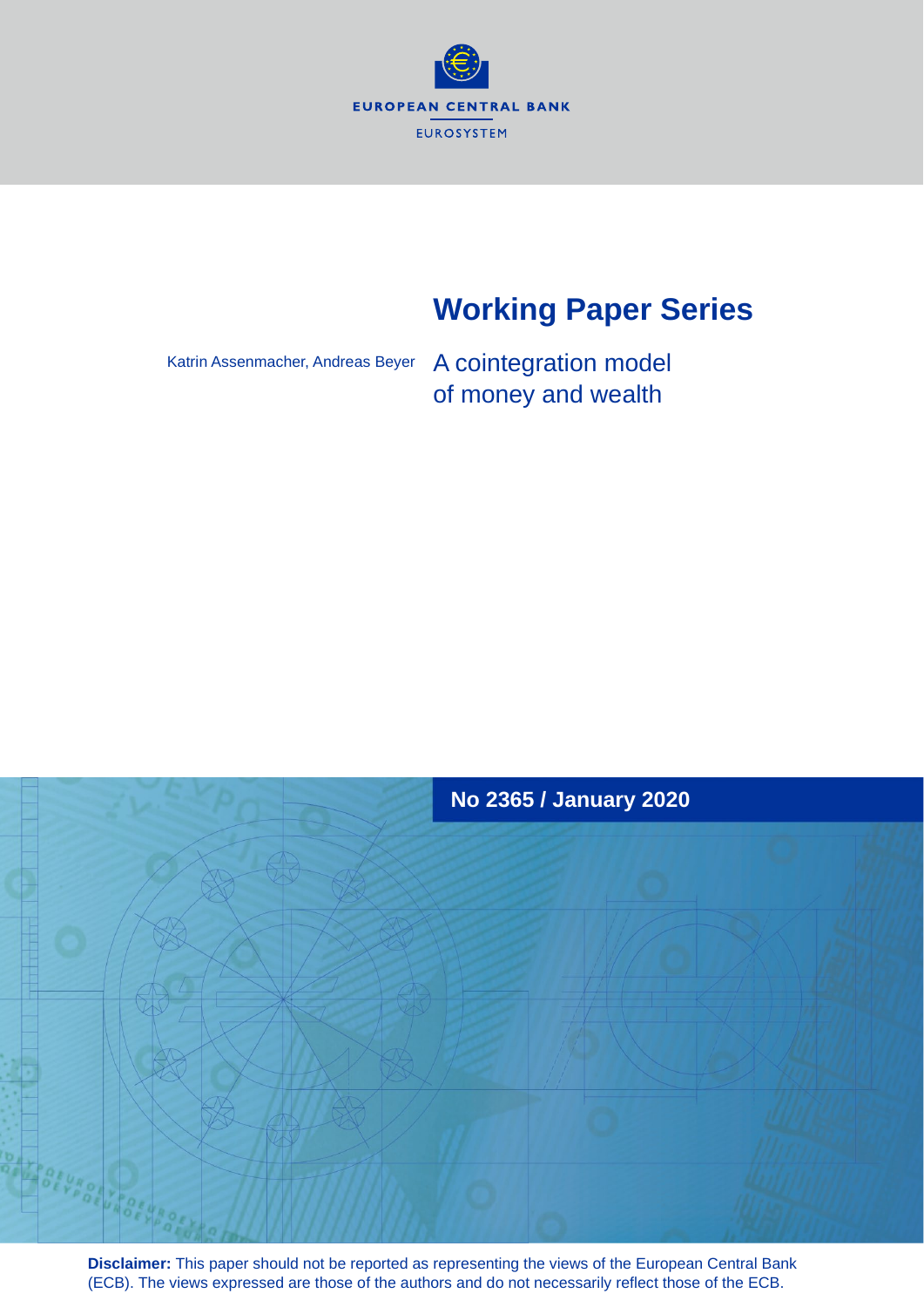#### Abstract

Extending the data set used in Beyer (2009) from 2007 to 2017, we estimate  $I(1)$  and  $I(2)$  money demand models for euro area M3. We find that the elasticities in the money demand and the real wealth relations identified previously in Beyer (2009) have remained remarkably stable throughout the extended sample period, once only a few additional deterministic variables in the long run relationships for the period after the start of the global financial crisis and the ECB's nonstandard monetary policy measures are included. Testing for price homogeneity in the  $I(2)$  model we find that the nominal-to-real transformation is not rejected for the money relation whereas the wealth relation cannot be expressed in real terms.

Keywords: Money demand, wealth, cointegration, vector error correction model,  $I(2)$  analysis.

JEL codes: E41, C32, C22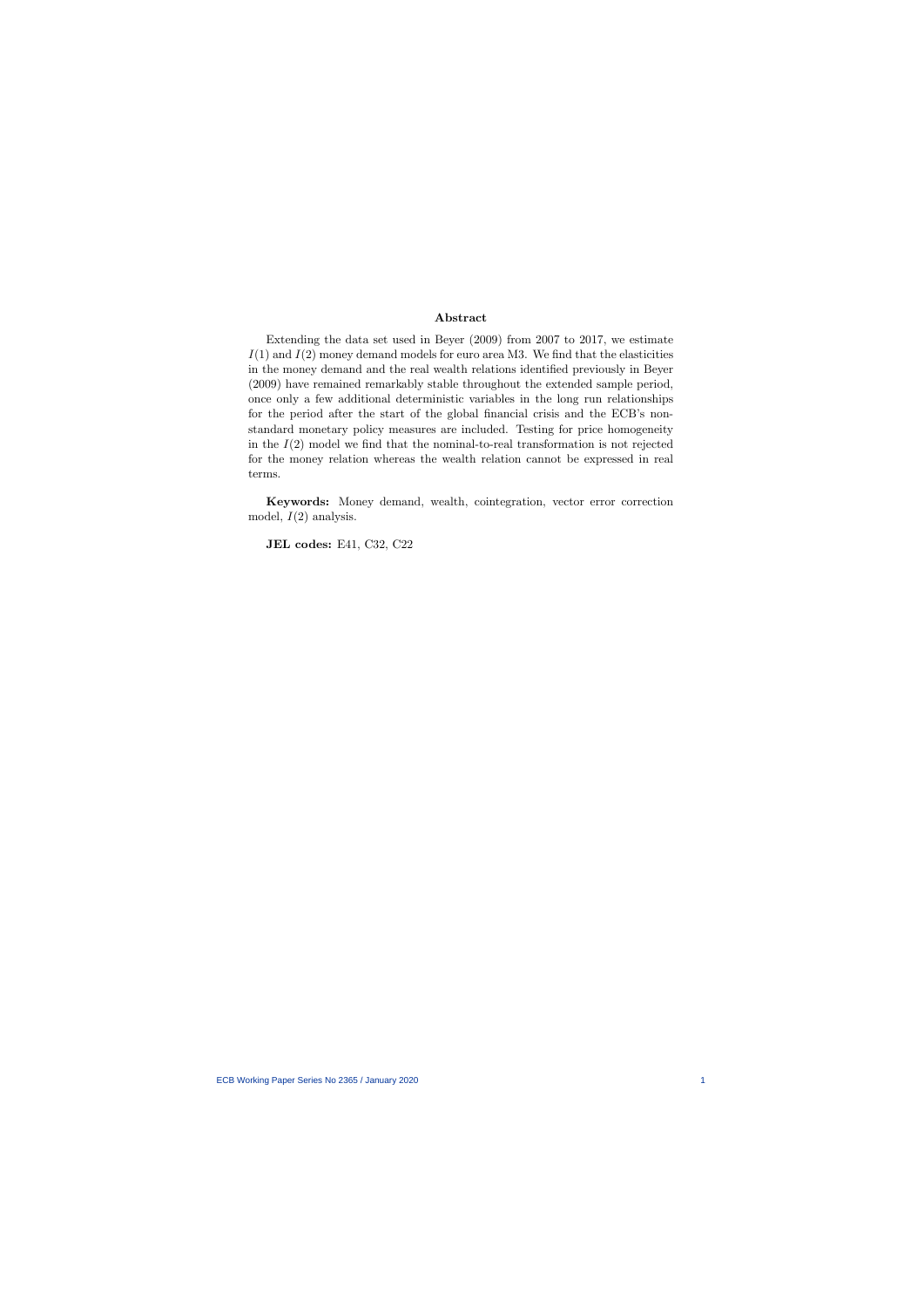# Non-Technical Summary

In this paper, we estimate a cointegrating model for euro area M3 money demand over the period 1980 to 2017 that, in addition to the price level, real GDP and interest rates, also includes housing wealth. We identify two long-run relations that we interpret as a money demand and a wealth relation. This specification has originally been proposed by Beyer (2009) who, using data up to 2007, showed that shifts in velocity since the early 1980s can be explained when including housing wealth in a money demand system. We update his data set until the third quarter of 2017 (2017:3), thus including the period over which the Global Financial Crisis (GFC) and the euro area sovereign debt crisis unfolded. Overall, we find that, despite the large fluctuations in many economic and financial variables occurring during this time, the money demand relation that was identified by Beyer (2009) has remained reasonably stable once only a few additional deterministic variables are included that account for the disruption in monetary policy transmission that occured in late 2008 following the outbreak of the GFC and for the start of the ECB's unconventional monetary policy measures in summer 2014. We apply a battery of misspecification tests and recursive estimation to show that our specification remains reasonably robust also during the GFC. Estimates for the long-run as well as for the short-run adjustment coefficients remain virtually unchanged to those estimated by Beyer (2009).

In the second part of the paper we extend the analysis to the nominal variables and estimate an  $I(2)$  system that allows us to investigate a richer set of dynamic adjustments. For  $I(2)$  variables, different forms of cointegration can occur. First, linear combinations of  $I(2)$  variables may cointegrate to form an  $I(1)$  variable; for instance, nominal money and the price level, being  $I(2)$  variables, can cointegrate to real money as an  $I(1)$  variable. Second, this cointegrating relationship can cointegrate with other  $I(1)$  variables, e.g. real income or interest rates, to form a stationary, i.e.  $I(0)$ , relation. These different levels of cointegration give rise to various forms of adjustment to the long-run equilibrium of the system. Testing for price homogeneity in the  $I(2)$  model we find that the nominal-to-real transformation is not rejected for the money relation whereas the wealth relation cannot be expressed in real terms. The main adjustment takes place through an adjustment of the growth rates to the long-run equilibrium relations whereas the  $\alpha$  coefficients that drive the adjustment to the polynomially cointegrated relations are numerically small.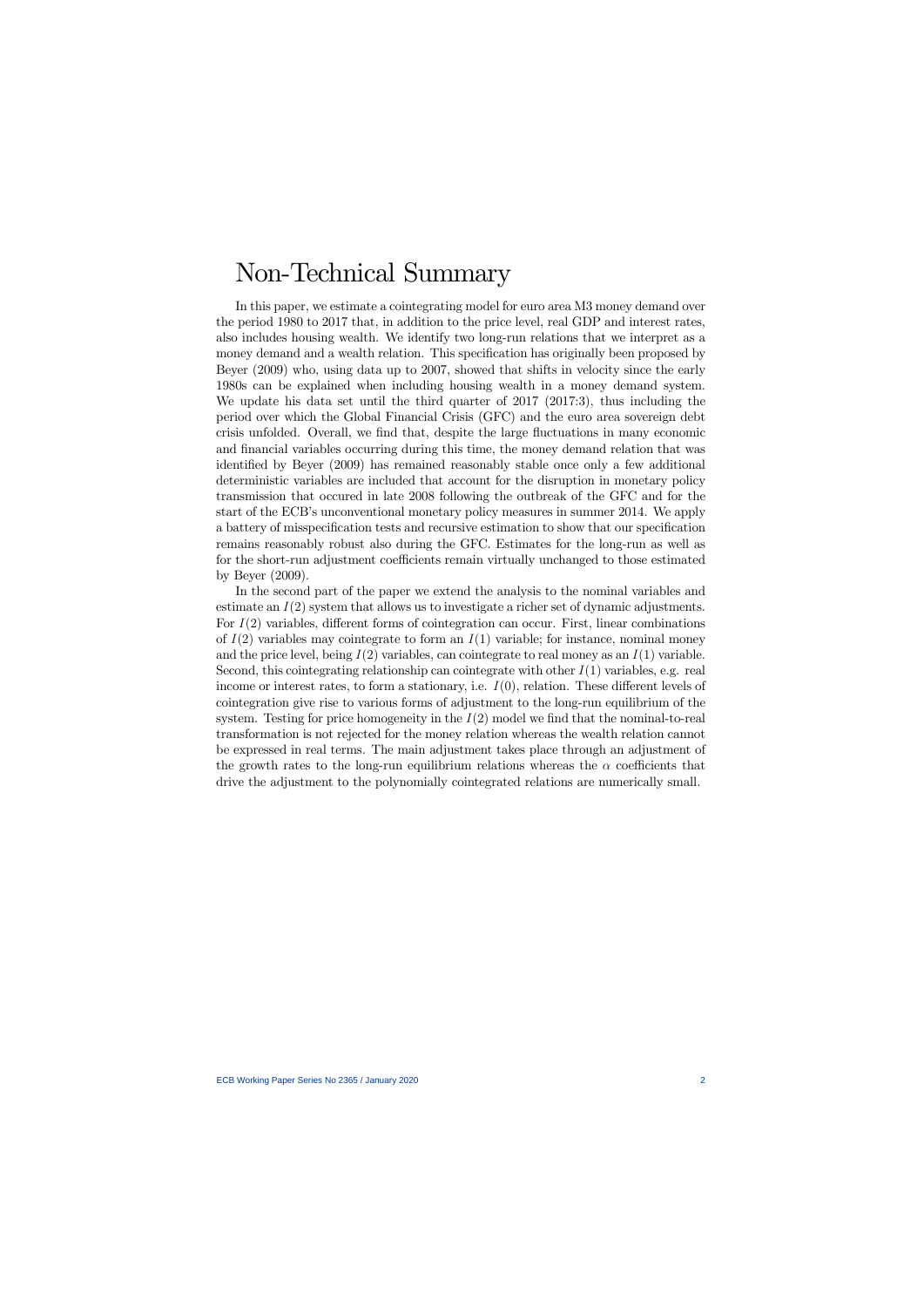# 1 Introduction

Money demand is one of the most researched relations in economics. It is particularly relevant for monetary policy makers because a stable money demand function is a prerequisite to use monetary aggregates as a target variable in order to achieve price stability. For those central banks that attach importance to the evolution of monetary aggregates, like e.g. the ECB, recurrent instabilities in estimated money demand functions have presented challenges when assessing the monetary policy stance from the perspective of the monetary analysis, the ECB's second pillar. Whereas specifications could be found up to the financial crisis that were reasonably stable,<sup>1</sup> the situation worsened with the financial crisis and the ensuing large shifts in macroeconomic variables such as real GDP and interest rates.

The analysis of money demand for the euro area is even more challenging than for other regions. First, the euro as a currency exists only since a relatively short period of time so that in general empirical studies have to rely on aggregated national data for the time before 1999. Second, the convergence between the euro area member states that took place before and after the introduction of the single currency might have caused changes in the dynamics of the system. Third, during the last decade the euro area was hit by large financial shocks that might have driven variables relatively far away from their equilibrium values and thus take a relatively long time to unwind.

In this paper, we revisit the money demand specification of Beyer  $(2009)$  who showed that shifts in velocity since the early 1980s can be explained when including housing wealth in a money demand system. We update the sample until the third quarter of 2017 (2017:3), thus including the period over which the Global Financial Crisis (GFC) and the euro area sovereign debt crisis unfolded. Overall, we find that, despite the large fluctuations in many economic and financial variables occurring during this time, the money demand relation that was identified by Beyer (2009) has remained reasonably stable. In addition, we investigate money demand in an  $I(2)$  system that allows us to investigate a richer set of dynamic adjustments and to test price homogeneity assumptions instead of imposing them from the outset.

Motivated by the ECB's second pillar that reflects the importance of money growth for inflation developments, various money demand models have been estimated for the euro area.<sup>2</sup> Many of the money demand specifications that have been proposed in the early 2000s became unstable over time. Beyer (2009) obtained a stable specification in a sample extending to 2007:4 when housing wealth was considered as an additional explanatory variable. The inclusion of wealth in a money demand system can be justified by considering money demand as part of the portfolio choice (see Gerdesmeier 1996).

In fact, most of the more recent studies model money demand in a portfolio choice setting. De Santis et al. (2012), for instance, include the long-term government bond yield, the stock market price-earnings ratio and the USD/EUR exchange rate to identify three long-run relationships which they interpreted as euro area money demand, a relation for domestic assets and a relation for foreign assets. Dreger and Wolters (2015) include real housing prices as a proxy for real wealth and found a stable money demand function for a sample period spannning 1983:3 to 2010:4. Jung (2016) investigates the individual components in M3 and finds stable relationships for each subcomponent with the exception of currency in circulation.

Though money demand has also been investigated in an  $I(2)$  setting, the literature

<sup>&</sup>lt;sup>1</sup>See e.g. Calza et al.  $(2001)$ , Brand and Cassola  $(2004)$ .

<sup>&</sup>lt;sup>2</sup>See Beyer (2009) for an overview.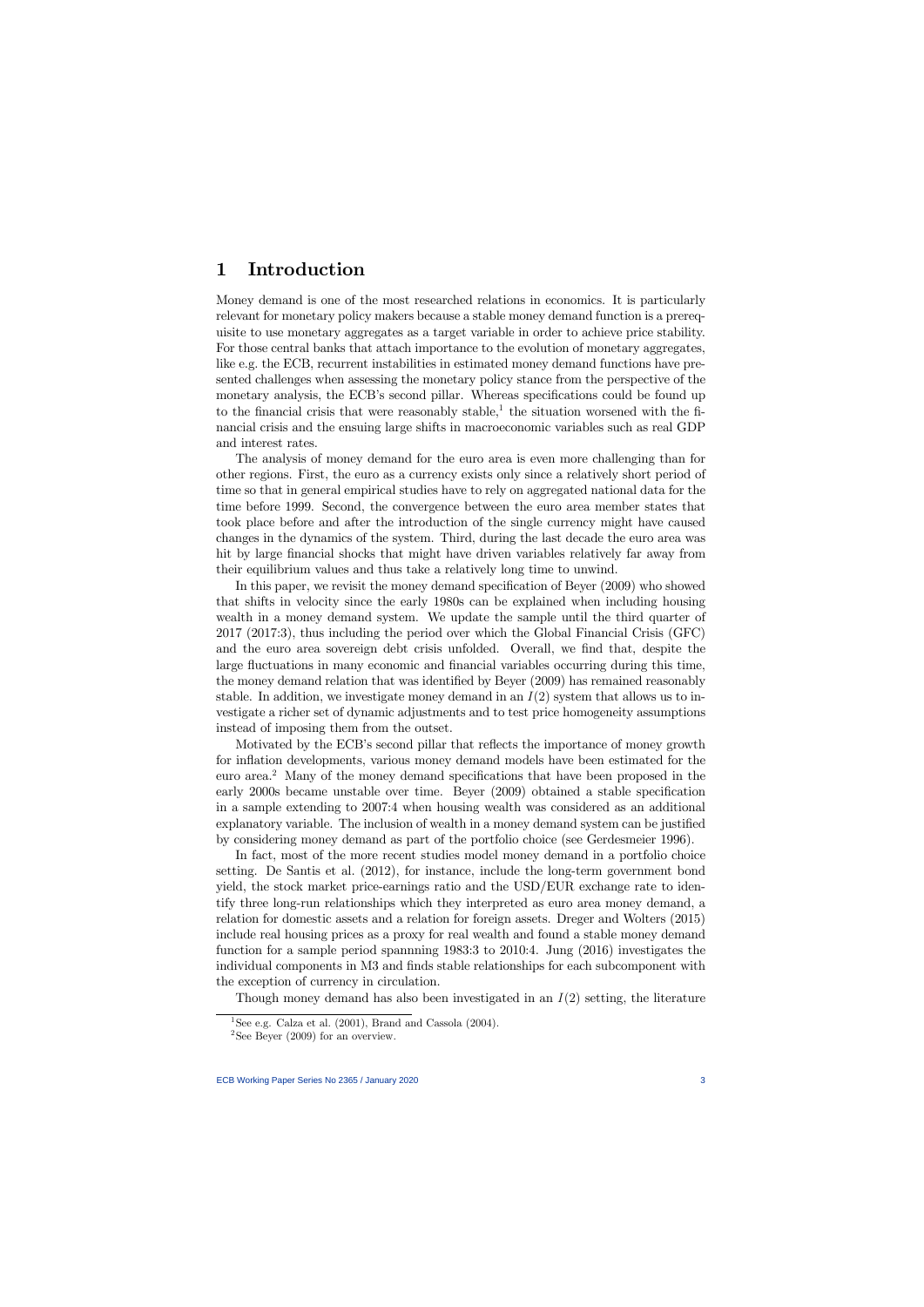is relatively scarce. Norrbin and Reffett (1995) analysed money demand in the US in an  $I(2)$  model and concluded that, like in their  $I(1)$  models, stable representations of money demand can only be found for broad monetary aggregates such as M2. Juselius  $(2006)$  estimated an  $I(2)$  money demand system on Danish data and found that, though nominal money and prices move one to one in the money equation, price homogeneity was violated, which seemed to be associated with the behaviour of money, prices and income in the price and income equations. Johansen  $(1992a)$  estimated the demand for M1 in the United Kingdom and found broadly similar coefficients in an  $I(1)$  and an  $I(2)$  setting. Kongsted (2005) re-examined in an  $I(2)$  setting the money demand models of Stock and Watson (1993) for M1 in the US, of Ericsson et al. (1998) for broad money in the UK and of Muscatelli and Spinelli (2000) for Italy and concluded that the nominal-to-real transformation could not be rejected for the US and UK money demand relations whereas this was not the case with the Italian data. For the euro area, Holtemöller (2004) founds that nominal M3 and prices are  $I(2)$  and cointegrate to an  $I(1)$  variable. As price homogeneity cannot be rejected, he performed the analysis in the  $I(1)$  space. Jung and Carcel (2019) found that an  $I(2)$  model for M3 including stock prices can be used for forecasting ináation at horizons between one and two years.

This paper is structured as follows: Section 2 presents the data and the methodology, Section 3 provides an update of the  $I(1)$  model for euro area money demand based on the results of Beyer (2009), Section 4 discusses our empirical results for the money demand system in an  $I(2)$  setting and Section 5 concludes.

# 2 Data and methodology

#### 2.1 Data

The analysis in Beyer (2009) used data up to 2007:3. Model estimates based on provisory data until 2008:4 hinted, at the time, at a large structural break right at the end of the sample period. Almost ten years later, we investigate in this paper whether the model specification identified in Beyer  $(2009)$  has remained stable after the GFC. We explore how many breaks seem to be present and how they can be modelled. Overall, we find that the model still holds once these breaks are appropriately accounted for. For the empirical analysis in this paper we used the software PcGive (Doornik, 2014), CATS 3 in OxMetrics 8 (Doornik and Juselius, 2018) and SVAR (Warne, 2009).

We use the same variables as Beyer (2009), namely the euro area nominal money stock M3  $(m_t)$ ; the GDP deflator  $(p_t)$ , which we use to deflate the nominal variables; nominal housing wealth  $(wwh_t)$ ; real GDP  $(y_t)$ ; the three-month money market interest rate  $(RS_t)$ ; and the own rate for M3  $(RO_t)$ . Our data starts in 1980:2, which is the first observation available and ends in  $2017:3.^3$  As it is common practice, some of the macroeconomic time series have been revised backwards, even for observations covering the original sample period before 2007. To ensure comparability of the model over the extended sample with the original model, we extend Beyer's (2009) dataset by updating the levels of the original series with growth rates of the variables over the sample from 2008:1 to 2017:3. Apart from interest rates, all data are seasonally adjusted. Figures 1 and 2 show the time series.

To illustrate the enormous impact the GFC had on nominal as well as real GDP and money growth, Table 1 shows the means of  $\Delta m$ ,  $\Delta (m - p)$ ,  $\Delta y^n$  and  $\Delta y$  over the

<sup>&</sup>lt;sup>3</sup>All data can be downloaded at the ECB's Statistical Data Warehouse webpage, see http://sdw.ecb.europa.eu/.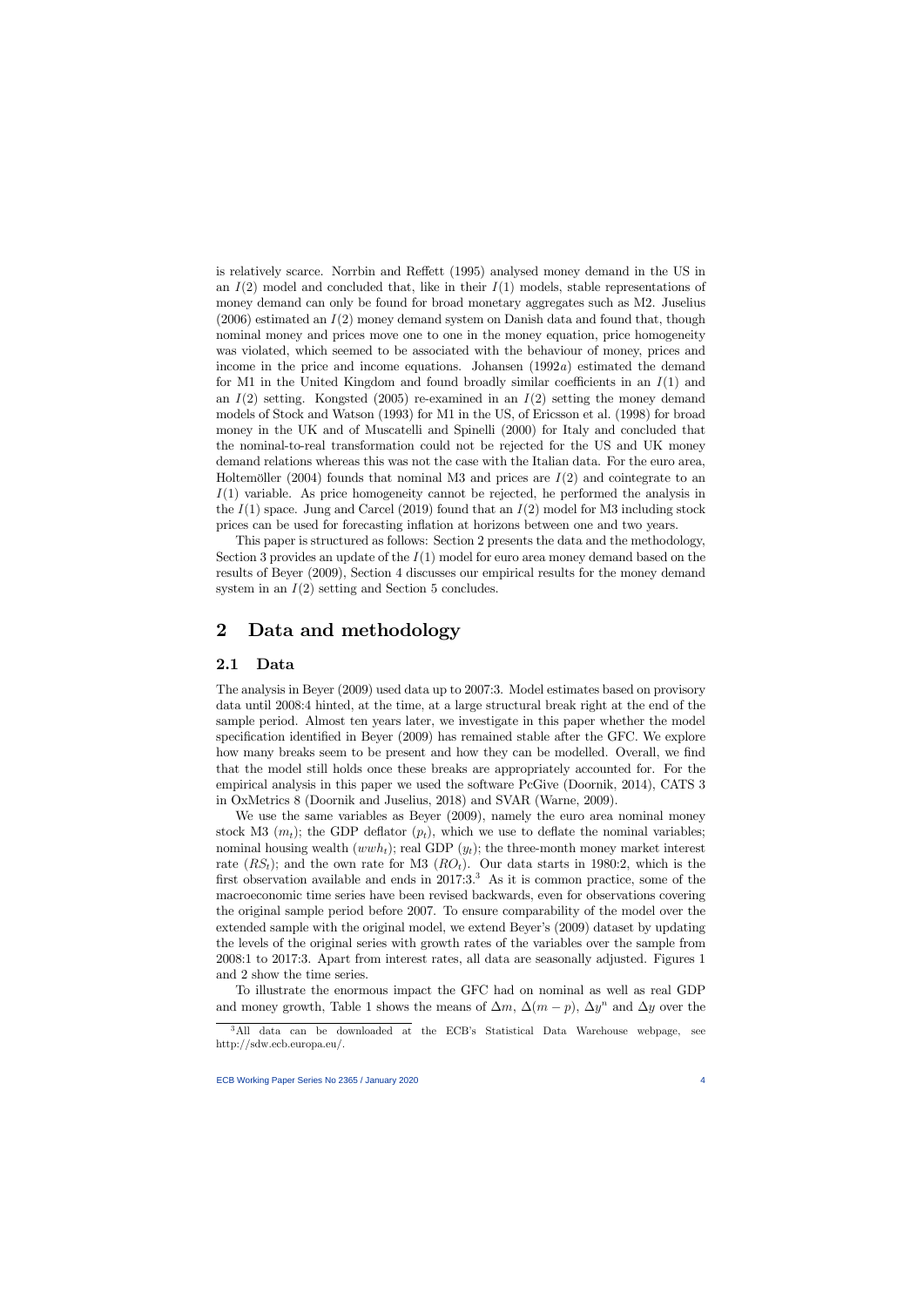

Figure 1: Time series of data



Figure 2: Real (left column) and nominal (right column) quarterly growth rates of M3 and GDP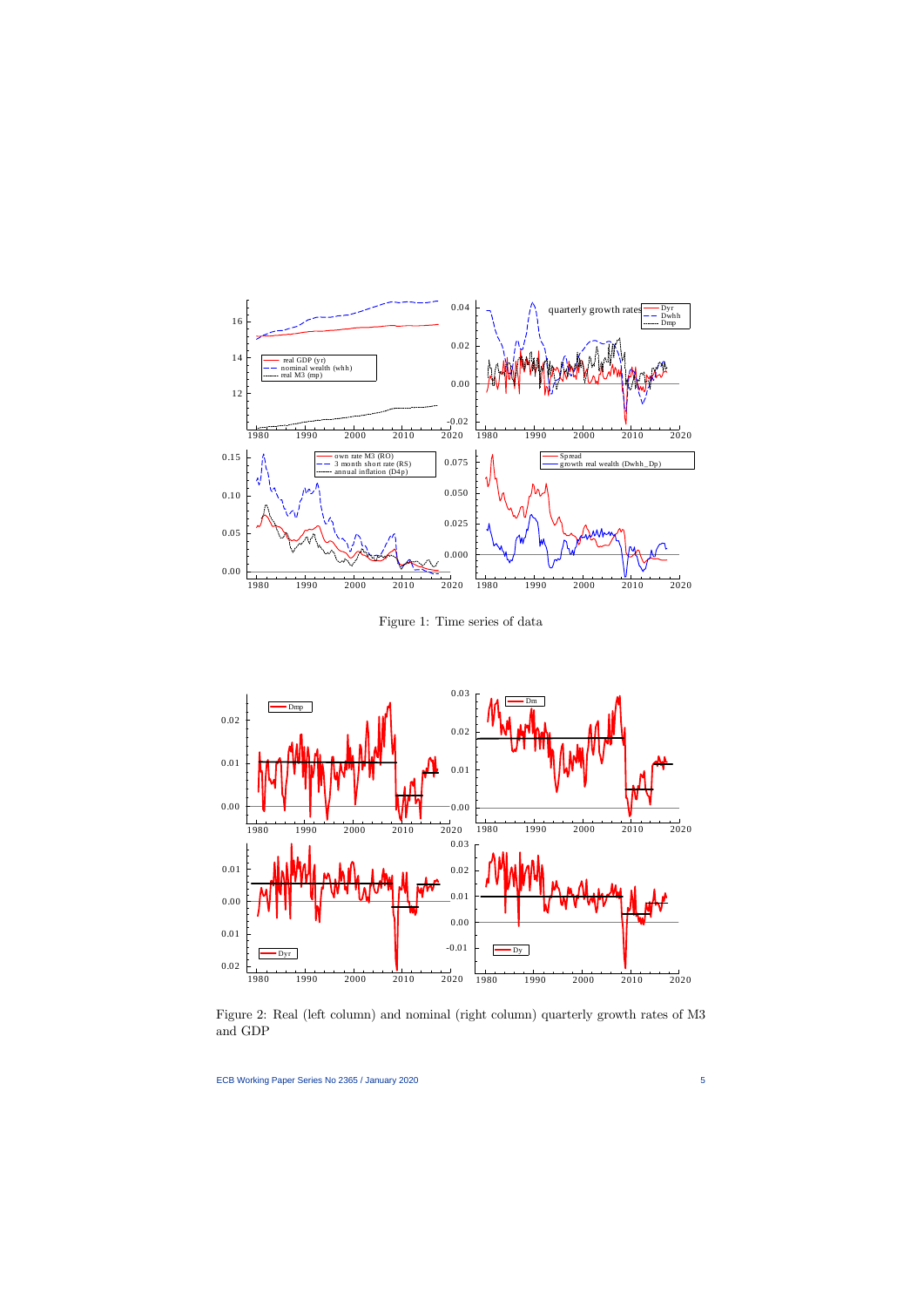| Lable 1. Allingalised growth rates of hominial and real mo and ODT |      |      |                                                           |      |  |  |  |  |  |
|--------------------------------------------------------------------|------|------|-----------------------------------------------------------|------|--|--|--|--|--|
|                                                                    |      |      | 1980:3-2017:3   1980:3-2008:3 2008:4-2014:2 2014:3-2017:3 |      |  |  |  |  |  |
| $\Delta m$                                                         | 6.18 | 7.22 | 1.84                                                      | 4.79 |  |  |  |  |  |
| $\Delta(m-p)$                                                      | 3.40 | 3.89 | 0.81                                                      | 3.65 |  |  |  |  |  |
|                                                                    |      |      |                                                           |      |  |  |  |  |  |

 $n \begin{array}{|l|l|} \hline \end{array}$  4.54  $\begin{array}{|l|} \hline \end{array}$  5.43 0.94 3.21  $\Delta y$  1.77 2.11  $-0.10$  2.07

Table 1: Annualised growth rates of nominal and real M3 and GDP

Quarter-on-quarter changes in per cent, multiplied by four.

 $\Delta y^n$ 

| Table 2: Augmented Dickey-Fuller tests |                                        |                      |  |  |  |  |  |  |
|----------------------------------------|----------------------------------------|----------------------|--|--|--|--|--|--|
| Variable                               | Data series                            | Order of integration |  |  |  |  |  |  |
| m                                      | Nominal money stock M3                 | I(2)                 |  |  |  |  |  |  |
| $\mathcal{p}$                          | GDP deflator                           | I(2)                 |  |  |  |  |  |  |
| $\Delta_4 p$                           | Annualised inflation rate              | I(1)                 |  |  |  |  |  |  |
| $m-p$                                  | Real money stock M3                    | I(1)                 |  |  |  |  |  |  |
| whh                                    | Nominal housing wealth                 | I(2)                 |  |  |  |  |  |  |
| $whh-p$                                | Real housing wealth                    | I(1)                 |  |  |  |  |  |  |
| $\boldsymbol{y}$                       | Real GDP                               | I(1)                 |  |  |  |  |  |  |
| RS                                     | Three-month money market interest rate | I(1)                 |  |  |  |  |  |  |
| RO                                     | Own rate for M3                        | I(1)                 |  |  |  |  |  |  |

entire sample period and over subsamples. The three subsamples correspond to the precrisis period until 2008:3; the GFC starting with the bankruptcy of Lehman Brothers in 2008:4; and the ECB's quantitative easing period starting in 2014:3. During the second subsample, annualised nominal money and GDP growth were about 4 percentage points lower than in the pre-crisis period. Growth of real money fell by 3 percentage points, and real GDP growth by more than 2 percentage points. In the last subsample, during the period of the ECB's non-standard measures, real GDP growth recovered to its precrisis rate and also real money growth reached almost its pre-crisis value. Nevertheless, nominal growth rates still were around 2-2.5 percentage points lower than in the precrisis period, owing to protracted low inflation.

To investigate the time-series properties of our data, we first conduct univariate Augmented Dickey-Fuller (ADF) tests with a lag length that is determined by the Akaike Information Criterion (AIC). We include a trend in the test equation for the variables in levels (except for annual ináation and the interest rates) and a constant only for the first differences.

Table 2 shows that M3, the GDP deflator and nominal housing wealth are found to be  $I(2)$ , whereas real M3, real wealth, real GDP and the two interest rates seem to be  $I(1)$ . Notice that the first and fourth difference of the price level appear only borderline non-stationary, depending on the specification of the deterministic variables in the test equation.<sup>4</sup> These univariate ADF tests should be regarded as a first indication of the integration properties of the data. Later on, we will revisit the question of nonstationarity in the context of the estimated  $I(1)$  and  $I(2)$  systems. As these approaches rely on different models to test stationarity, one should not expect that they necessarily yield the same results. For the purpose of our analysis, we conclude that the first inspection of the data suggests the presence of at least two types of stochastic trends, namely a nominal one and at least one or more real trends, that potentially drive the

<sup>&</sup>lt;sup>4</sup>Results for the GDP deflator were puzzling in that trend stationarity could not be rejected for the level whereas stationarity was rejected for the first differences.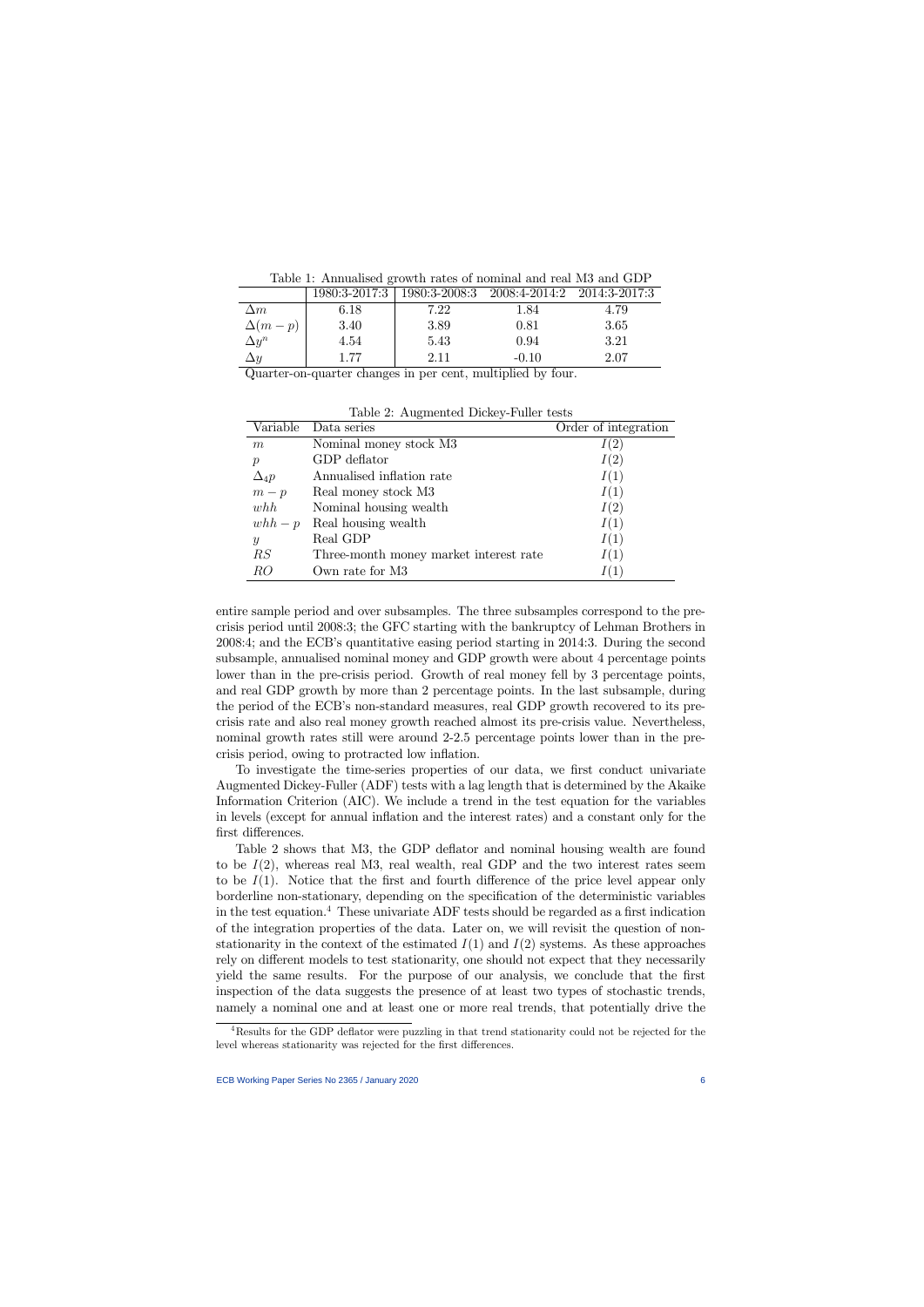dynamics of the time series.

### 2.2 Modelling structural breaks: deterministic variables

To account for the effects of the GFC and the subsequent impairment of the monetary transmission mechanism in the euro area, we include two broken trends in the  $I(1)$  and the  $I(2)$  model and a number of dummy variables that are consistent with the specific time periods in which the broken trends materialise. The first broken trend starts in 2008:4 when the bankruptcy of Lehman Brothers began to spill into the real economy and central banks around the world started to lower interest rates. The second broken trend starts in 2014:2, when the ECB began with credit easing through its Targeted Long-Term Refinancing Operations (TLTROs), reduced its policy rate to below zero and subsequently enacted its expanded asset purchase programme (see European Central Bank 2015, 2017).<sup>5</sup>

In the  $I(1)$  model we further include two corresponding shift dummies  $D_{08:4}$  and  $D_{14:3}$ that take the value of unity from 2008:4 and from 2014:3 to the end of our sample and zero otherwise. These shift dummies basically reflect the first differences of the broken trend variables and take account of the large shifts in the sample means of real money growth and GDP growth in the subperiods identified in Table 1. We also use an impulse dummy that is unity in 2008:4 and zero elsewhere.<sup>6</sup> Our modelling strategy is to avoid the use of impulse dummy variables as much as possible. In particular we refrain from using outlier dummy variables to get a better fit or better test results.

The  $I(2)$  model also includes the two broken trends. As the estimation procedure in CATS automatically includes these broken trends as first and second differences, the corresponding shift dummies and impulse dummies enter the model as well. In addition, we add a transitory impulse dummies for 2008:4 that captures the immediate effects of the GFC.<sup>7</sup>

To avoid quadratic or cubic trends in the level VAR, we restrict the trend  $t$  and the two broken trends to lie in the cointegrating space for the  $I(1)$  and the  $I(2)$  models. We leave the constant, the shift dummies  $D_{08:4}$  and  $D_{14:3}$  and the impulse dummy  $D_{2008:4}$ unrestricted with respect to the cointegrating space in order to account for the trending behaviour of  $(m-p)_t$ ,  $y_t$  and  $whh_t$ <sup>8</sup>. The transitory impulse dummy is unrestricted as well since it cumulates to zero and therefore does not exert a permanent impact on the variables.

## 2.3  $I(1)$  versus  $I(2)$ : the economic rationale

Starting point for our empirical analysis is a  $p$ -dimensional vector autoregressive model  $(VAR)$  of order k,

$$
X_t = \Pi_1 X_{t-1} + \Pi_2 X_{t-2} + \ldots + \Pi_k X_{t-k} + \Phi D_t + \varepsilon_t, t = 1 \ldots T,
$$
 (1)

<sup>5</sup>In the  $I(2)$  model, the broken trends enter the model with one lag, i.e. starting in 2009:1 and 2014:3, respectively. Results for the  $I(1)$  are almost identical if the broken trends are lagged as well, since both model specifications include another impulse dummy that takes account of the large swings in many macroeconomic variables in 2008:4.

 $6$ See Juselius (2006) for a discussion of different types of dummies and their effects on the dynamics in the  $I(1)$  and the  $I(2)$  model.

<sup>7</sup>The transitory impulse dummy for 2008:4 is unity in 2008:4 and minus unity in 2009:1.

 $8$ We tried various specifications and combinations, with deterministic variables restricted or unrestricted with respect to the cointegrating space. The results concerning the likelihood, the  $p$ -value for the validity of the overidentifying restrictions on  $\beta$ , the point estimates and the recursive parameter stability properties are similar.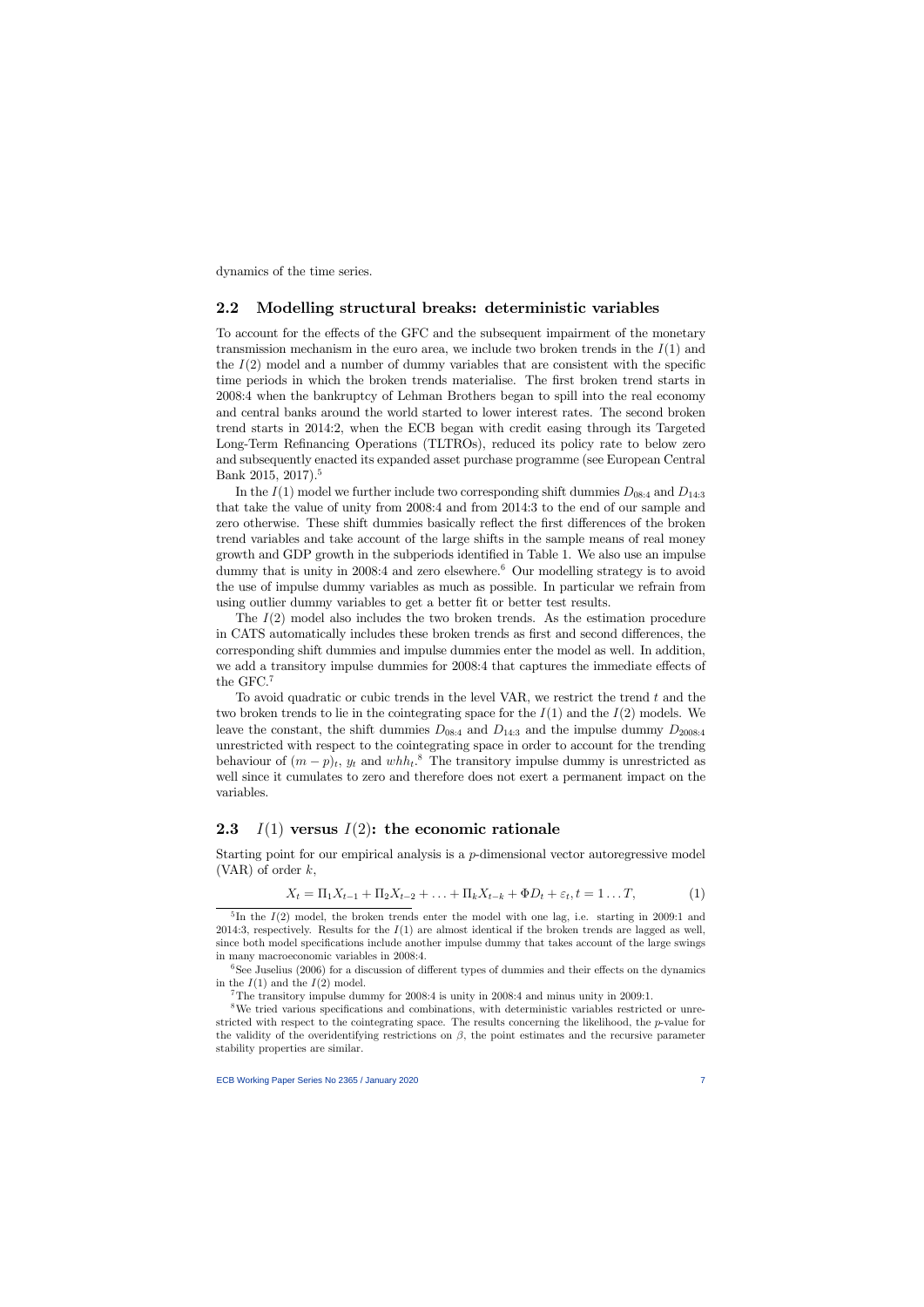where the data vector is given by  $X_t = [m_t, p_t, y_t, whh_t, RS_t, RO_t]$  as defined in Table 2 above.  $\varepsilon_t$  is a sequence of independent Gaussian error variables with zero mean and covariance matrix  $\Omega$ , and  $D_t$  contains the deterministic variables as discussed above, namely, a constant, a trend, two broken trends, and a set of dummies to account for the shifts related to the effects of the GFC. The model in equation  $(1)$  will form the basis of our  $I(1)$  and  $I(2)$  analyses. For the  $I(1)$  model, however, we will transform the variables appropriately in order to remove the  $I(2)$  trends before the estimation. In the following, we will discuss some scenarios to illustrate this.

As nominal money, nominal housing wealth and the price level were found to be  $I(2)$ , we first discuss some scenarios for the potential driving forces of the order of integration of the variables and how these could be represented in the empirical analysis (see Juselius 2006, 2017). We assume the existence of three independent stochastic shocks, which we could think of as a nominal demand shock,  $u_{1t}$ , a real supply shock,  $u_{2t}$ , and a shock to real housing wealth,  $u_{3t}$ . Starting point is a decomposition of the data vector into its driving shocks and the trend component, where we allow for the possibility of a deterministic trend in  $m_t$ ,  $p_t$ ,  $y_t$  and  $wh_t$ , but not in either of two interest rates:

$$
\begin{bmatrix} m_t \\ p_t \\ y_t \\ whh_t \\ RS_t \\ RO_t \end{bmatrix} = \begin{bmatrix} c_{11} \\ c_{21} \\ 0 \\ c_{41} \\ 0 \\ 0 \end{bmatrix} \left( \sum \sum u_{1t} \right) + \begin{bmatrix} d_{11} & d_{12} & d_{13} \\ d_{21} & d_{22} & d_{23} \\ d_{31} & d_{32} & d_{33} \\ d_{41} & d_{42} & d_{43} \\ d_{51} & d_{52} & d_{53} \\ d_{61} & d_{62} & d_{63} \end{bmatrix} \begin{bmatrix} \sum u_{1t} \\ \sum u_{2t} \\ \sum u_{3t} \\ 0 \\ 0 \end{bmatrix} + \begin{bmatrix} g_1 \\ g_2 \\ g_3 \\ g_4 \\ 0 \\ 0 \end{bmatrix} t + statcomp. (2)
$$

The nominal demand shock is cumulated twice and enters  $m_t$ ,  $p_t$  and  $wh_t$ , inducing  $I(2)$  behaviour in the variables. Long-run price homogeneity of money demand would require  $c_{11} = c_{21}$ , meaning that the nominal demand shocks affects money and prices in the same way in the long run, so that the  $I(2)$  trends in nominal money and prices cancel out.<sup>9</sup> Correspondingly, we can define long-run price homogeneity for nominal housing wealth, which was also found to be  $I(2)$ . If  $c_{41} = c_{21}$  nominal housing wealth cointegrates with the GDP deflator to  $I(1)$ . With these assumptions, our system in equation (2) can be reformulated as follows:

$$
\begin{bmatrix}\nm_t - p_t \\
\Delta p_t \\
y_t \\
wh_{t} - p_t \\
RS_t \\
RO_t\n\end{bmatrix} = \begin{bmatrix}\nd_{11} - d_{21} & d_{12} - d_{22} & d_{13} - d_{23} \\
c_{21} & 0 & 0 \\
d_{31} & d_{32} & d_{33} \\
d_{41} - d_{21} & d_{42} - d_{22} & d_{43} - d_{23} \\
d_{51} & d_{52} & d_{53} \\
d_{61} & d_{62} & d_{63}\n\end{bmatrix} \begin{bmatrix}\n\sum u_{1t} \\
\sum u_{2t} \\
\sum u_{3t}\n\end{bmatrix} + \begin{bmatrix}\ng_1 - g_2 \\
0 \\
g_3 \\
g_4 - g_2 \\
0 \\
0\n\end{bmatrix} t + statcomp.
$$
\n(3)

where the inflation rate is solely affected by the once-cumulated nominal shock whereas all the other variables can be affected by all three shocks in the medium run. While equation (3) assumes long-run price homogeneity, it allows for money and prices to deviate over the business cycle, i.e. real money is  $I(1)$  as the three shocks cumulated once can enter the real money equation. This seems reasonable as e.g. real GDP might be affected differently by, for instance, the supply shocks,  $\sum u_{2t}$ , than real wealth or real M3, i.e.  $d_{32} = d_{42} - d_{22} = d_{12} - d_{22}$  is unlikely to hold. The same is true for the medium-run impact of the real wealth shock on the variables.

If we suspect that the GDP deflator is not ideally suited to deflate real wealth, we alternatively can reformulate the system (2) by imposing price homogeneity for the

 $9$ See Juselius (2006).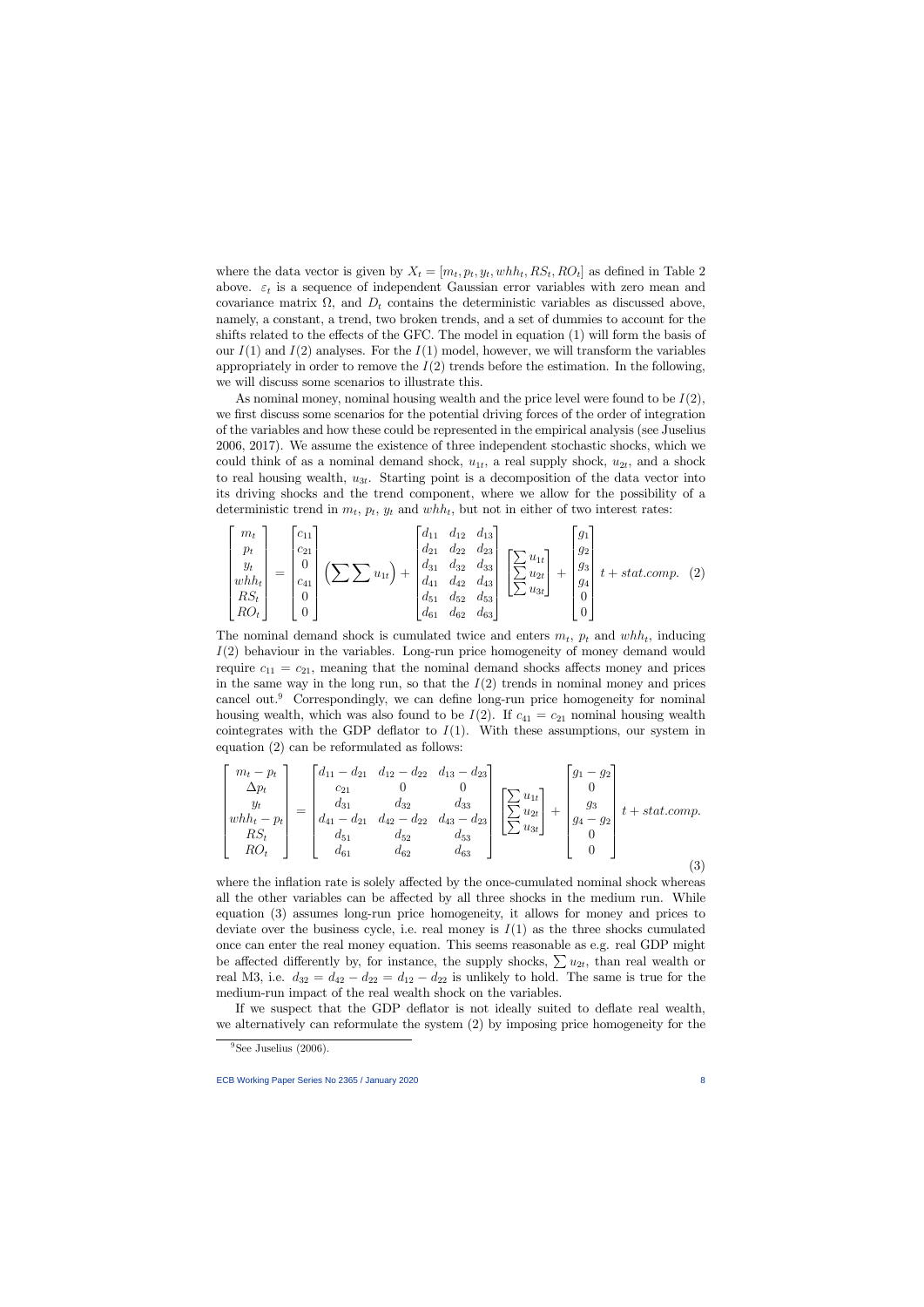money equation but including nominal wealth in first differences, as in Beyer (2009), which would lead to different coefficient restrictions, see equation (4).

$$
\begin{bmatrix} m_t - p_t \\ \Delta p_t \\ y_t \\ \Delta whh_t \\ RS_t \\ RO_t \end{bmatrix} = \begin{bmatrix} d_{11} - d_{21} & d_{12} - d_{22} & d_{13} - d_{23} \\ c_{21} & 0 & 0 \\ d_{31} & d_{32} & d_{33} \\ c_{41} & 0 & 0 \\ d_{51} & d_{52} & d_{53} \\ d_{61} & d_{62} & d_{63} \end{bmatrix} \begin{bmatrix} \sum u_{1t} \\ \sum u_{2t} \\ \sum u_{3t} \end{bmatrix} + \begin{bmatrix} g_1 - g_2 \\ 0 \\ g_3 \\ 0 \\ 0 \end{bmatrix} t + statcomp. (4)
$$

In the  $I(2)$  analysis, we will start with the levels of the variables and investigate further the nominal-to-real transformation whereas the  $I(1)$  analysis takes equation(4) as the starting point.<sup>10</sup>

# 3 The statistical  $I(1)$  model

Assuming long-run price homogeneity, we proceed treating the process  $\{X_t\} = [(m$  $p)_t, \Delta_4 p_t, y_t, \Delta whh_t, RS_t, RO_t]$  as  $I(1)$ . This deviates slightly from the scenario in equation  $(4)$  as we use the annual difference of inflation to make it comparable to nominal interest rates that are also measured on an annual basis. The VAR model in equation (1) can be represented as a vector error correction model (VECM)

$$
\Delta X_t = \Pi X_{t-1} + \sum_{i=1}^{k-1} \Gamma_i \Delta X_{t-i} + \Phi D_t + \varepsilon_t \tag{5}
$$

where  $\Pi = \sum_{i=1}^{k} \Pi_i - I$  and  $\Gamma_i = -\sum_{j=i+1}^{k} \Pi_j$ . If the variables in the model are cointegrated,  $\Pi = \alpha \beta'$ , where  $\alpha$  and  $\beta$  are  $(p \times r)$  matrices having full rank r, with  $\beta$  being the cointegrating vectors and  $\alpha$  the loading coefficients. We assume that the characteristic polynomial

$$
A(z) = I - \sum_{i=1}^{k} \Pi_i z^i
$$
\n<sup>(6)</sup>

satisfies the condition that if  $|A(z)| = 0$ , then either  $|z| > 1$  or  $z = 1$ .

#### 3.1 Determining the lag length

As the next step, we determine the lag order k of the VAR model. The usual information criteria indicate a lag length of two. We start with a lag length of four and test whether all variables dated  $t - 4$  can be excluded from the system. This hypothesis is rejected at the  $5\%$  level of significance, but not at the  $1\%$  level, with a likelihood ratio (LR) test statistic of  $\chi^2(36) = 55.11$  (*p*-value of 0.03). By contrast, reducing the VAR(4) to a VAR(2) is rejected with a p-value of zero  $(\chi^2(72) = 126.24)$ . Moreover, we find that results from misspecification tests did not improve when more lags were included, which lead us to opt for the VAR(3) model in order to conserve degrees of freedom.

Examining the residuals (see Table 3) shows that absence of serial correlation and heteroskedasticity (autoregressive conditional or squared regressors) are mostly not rejected. However, normality is strongly rejected in the GDP and interest rate equations due to some large outliers that occur mainly around 2009 (GDP) and 2011 (interest

 $10$ Results in Section 4 show that price homogeneity for wealth is rejected.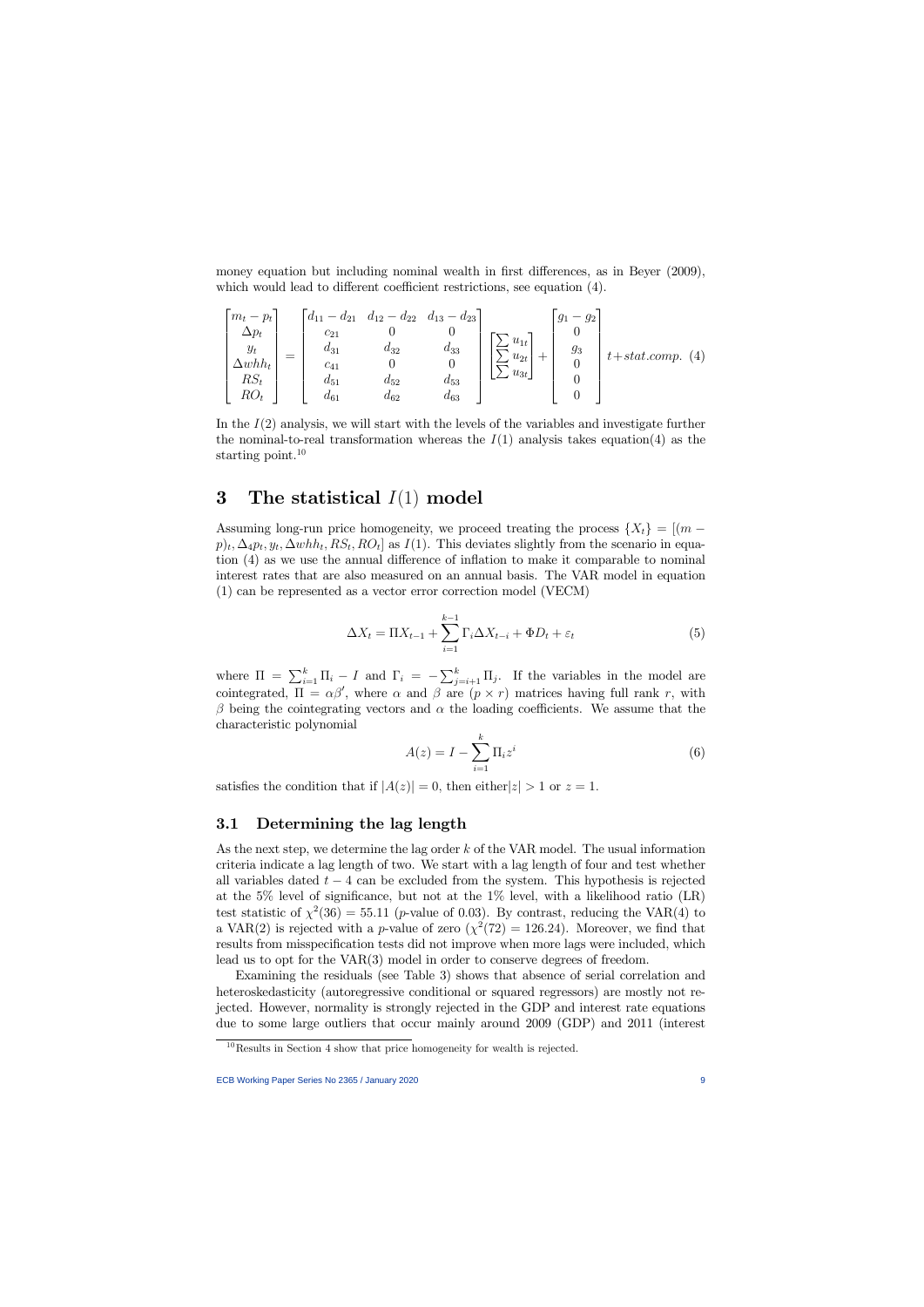|                                   | $(m-p)$ | $\mathcal{Y}$ | $\Delta whh$ | $\Delta_4 p$ | RS                                                                               | RO     |
|-----------------------------------|---------|---------------|--------------|--------------|----------------------------------------------------------------------------------|--------|
| $AR(1-3), F(3,116)$               | 0.67    | 5.97          | 1.69         | 1.70         | 0.38                                                                             | 1.71   |
| $p$ -value                        | [0.56]  | [0.00]        | [0.17]       | [0.16]       | [0.76]                                                                           | [0.16] |
| $ARCH(1-3), F(3,138)$             | 0.29    | 0.99          | 1.24         | 4.50         | 0.11                                                                             | 0.26   |
| $p$ -value                        | [0.86]  | [0.39]        | [0.29]       | [0.01]       | [0.95]                                                                           | [0.84] |
| Hetero $X_i^2$ , $F(44,98)$       | 0.92    | 1.84          | 1.74         | 1.11         | 1.44                                                                             | 2.28   |
| $p$ -value                        | [0.60]  | [0.01]        | [0.01]       | [0.32]       | [0.06]                                                                           | [0.00] |
| Normality, $\chi^2(\overline{2)}$ | 1.85    | 21.16         | 1.65         | 9.51         | 17.44                                                                            | 23.19  |
| $p$ -value                        | [0.39]  | [0.00]        | [0.43]       | [0.01]       | [0.00]                                                                           | [0.00] |
| $\lambda = 1$<br>.                |         |               |              |              | $\mathbf{A}$ and $\mathbf{A}$ and $\mathbf{A}$ and $\mathbf{A}$ and $\mathbf{A}$ |        |

Table 3: Misspecification tests for the  $VAR(3)$  model

 $AR(1-3)$ : residual autocorrelation up to 3 lags;  $ARCH(1-3)$ : conditional heteroskedasticity; Hetero $X_i^2$  unconditional heteroscedasticity (squared product of regressors). Significant test statistics at the  $5\%$  level are indicated in bold.

rates). Yet, we refrain from adding more impulse dummies (in addition to the one included for 2008:4). Instead we proceed with the estimation as inference is generally reasonably robust to the presence of kurtosis, thereby justifying the assumption of asymptotic normality; see e.g. the discussion in Hendry (1995) or Spanos (1986).

We hence choose a lag length of three, i.e. in the VECM formulation our model will include two lagged differences of the variables. We will use the same lag length also for the  $I(2)$  model, as it includes the same variables, though in slightly different transformations. Performing the lag length tests with the variables for the  $I(2)$  model yields broadly identical results.

#### 3.2 Determining the cointegration rank

Next, we estimate the cointegration rank. For the null hypothesis "rank  $\Pi \leq r$ " Table 4 shows the trace-test statistic and the Bartlett-corrected trace-test statistic, marked with an asterisk, together with the  $95\%$  quantiles and the corresponding p-values. Bartlettcorrected trace statistics are applied to take into account small sample biases which often yield over-sized tests, see Johansen (2000, 2002). As can be seen from Table 4, the standard test statistic clearly rejects the hypotheses of at most zero  $(r = 0)$  or at most one cointegrating vector  $(r = 1)$ . The existence of at most two cointegrating vectors is rejected too, pointing towards a third relationship. Applying the Bartlett correction, the existence of at most two cointegrating vectors is rejected at the  $5\%$  level of significance but not at the 1% level.

It is well known that if non-standard deterministic variables are restricted to lie in the cointegrating space, standard tables for the trace test to determine the cointegrating rank are not valid. Instead, *p*-values have to be simulated from a bootstrap distribution. The simulated critical values are reported in Table 5. Overall, it turns out that also the simulated critical values point to the same choice of cointegration rank.

In practice, the decision about the cointegrating rank generally is a pragmatic one. Often not all criteria point to the same rank. Additional important information for the choice of the cointegrating rank is therefore the largest non-unit eigenvalue of the companion matrix of the characteristic polynomial in equation (6) after imposing  $(p-r)$ unit roots, corresponding to cointegrating rank  $r$ . It is desirable for the largest non-unit eigenvalue to be as small as possible, as the inclusion of a cointegration vector that is in fact non-stationary would lead to a large characteristic root close to the unit circle see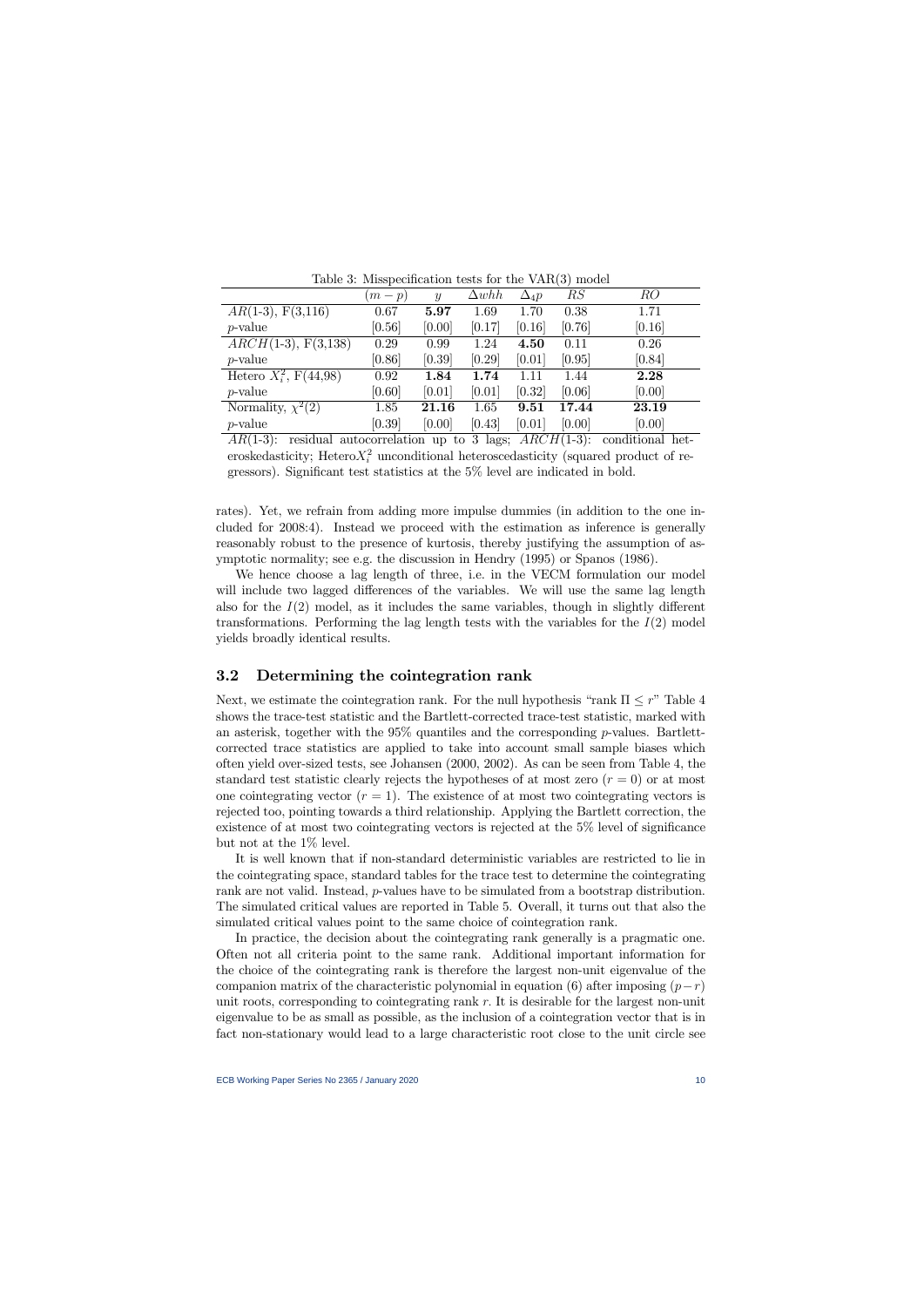Table 4: Trace test statistics for cointegrating rank

|                             |                | $p-r$ r Eig.value Trace Trace* Frac95 p-value p-value* |       |                      |       |      |      | Root <sup>a</sup> |
|-----------------------------|----------------|--------------------------------------------------------|-------|----------------------|-------|------|------|-------------------|
| 6                           | 0              | 0.40                                                   |       | 214.31 186.32 138.95 |       | 0.00 | 0.00 | 0.99              |
| 5                           |                | 0.27                                                   |       | 140.46 118.54 106.84 |       | 0.00 | 0.01 | 0.85              |
| 4                           | $\overline{2}$ | 0.25                                                   | 94.72 | 81.14                | 78.97 | 0.00 | 0.04 | 0.85              |
| 3                           | 3              | 0.16                                                   | 52.56 | 45.26                | 55.27 | 0.08 | 0.26 | 0.93              |
| $\mathcal{D}_{\mathcal{L}}$ | 4              | 0.13                                                   | 27.61 | 23.61                | 34.29 | 0.21 | 0.40 | 0.92              |
|                             | 5              | 0.05                                                   | 8.07  | 4.53                 | 17.53 | 0.56 | 0.89 | 0.98              |

<sup>a</sup> Largest non-unit eigenvalue of the companion matrix of the characteristic polynomial when  $(p - r)$  unit roots have been imposed. Trace<sup>\*</sup> and p-value<sup>\*</sup> are the Bartlett-corrected trace statistics and the corresponding p-values.

|                |                |  | Table 9. Wagnetics of the simulated raint test distribution                  |  |             |       |
|----------------|----------------|--|------------------------------------------------------------------------------|--|-------------|-------|
|                |                |  | $p-r$ r 50% 75% 80% 85% 90% 95% 97.5% 99%                                    |  |             |       |
|                |                |  | 6   0   114.86   13.99   114.41   123.75   126.29   129.29   133.39   138.95 |  |             |       |
| $5 -$          |                |  | 1 86.17 12.05 85.63 94.07 96.16 98.82 102.09 106.84                          |  |             |       |
| $\overline{4}$ | $2^{\circ}$    |  | 61.05 10.35 60.36 67.70 69.70 71.84 74.59 78.97                              |  |             |       |
| $\mathbf{3}$   | $\mathbf{3}$   |  | 40.12 8.53 39.52 45.31 46.92                                                 |  | 48.85 51.24 | 55.27 |
|                | $\overline{4}$ |  | 22.63 6.42 22.02 26.50 27.69                                                 |  | 29.23 31.23 | 34.29 |
|                | $5 -$          |  | 9.38 4.34 8.67 11.72 12.57 13.73 15.05 17.53                                 |  |             |       |

Table 5: Quantiles of the simulated rank test distribution

e.g. Juselius (2006, p. 142). The larger the modulus of the largest unrestricted root, the more persistence is left in the model, indicating that a return to the estimated long-run relations occurs only slowly. Table 4 reports those roots in the last column. It shows that for  $r = 2$  (i.e. four unit roots imposed) the largest unconstrained root is much smaller (0.85) than when imposing three unit roots (0.93, corresponding to three cointegrating vectors). Hence, we follow Beyer (2009) and continue our analysis imposing  $r = 2$ .<sup>11</sup>

Before proceeding to the identification of a long-run structure for the model, we complement our preliminary ADF test analysis and present formal unit root tests for stationarity of the individual variables in  $X_t$ . Table 6 shows  $\chi^2$  test statistics for each variable under the null hypothesis that a variable is a single cointegrating vector in itself. For  $r = 2$  this is rejected for all variables, also for inflation (with a p-value just above one percent) which was only borderline non-stationary according to the ADF tests shown above. This confirms our  $I(1)$  assumption for all variables in  $X_t$ . Next, we will identify and estimate two cointegrating relationships.

## 3.3 Identifying a long-run structure

The estimates of the overidentified cointegrating vectors are shown in Table 7. As in Beyer (2009) we impose overidentifying restrictions that are motivated by interpreting the long-run relations as a money demand and a real wealth equilibrium relationship.

To facilitate comparison, we also reproduce the estimates of Beyer (2009) for the sample period that ends in 2007:4. Parameters in bold are restricted and standard errors are shown in parentheses. We restricted the broken trends to lie in the cointegration

 $11$ When all deterministic variables are unrestricted, the trace test yields basically the same results but the assumption of  $r = 2$  is slightly more supported. Notice that the roots of the eigenvalues of the companion matrix are identical irrespectively of whether the broken trends are restricted to lie in the cointegration space or not.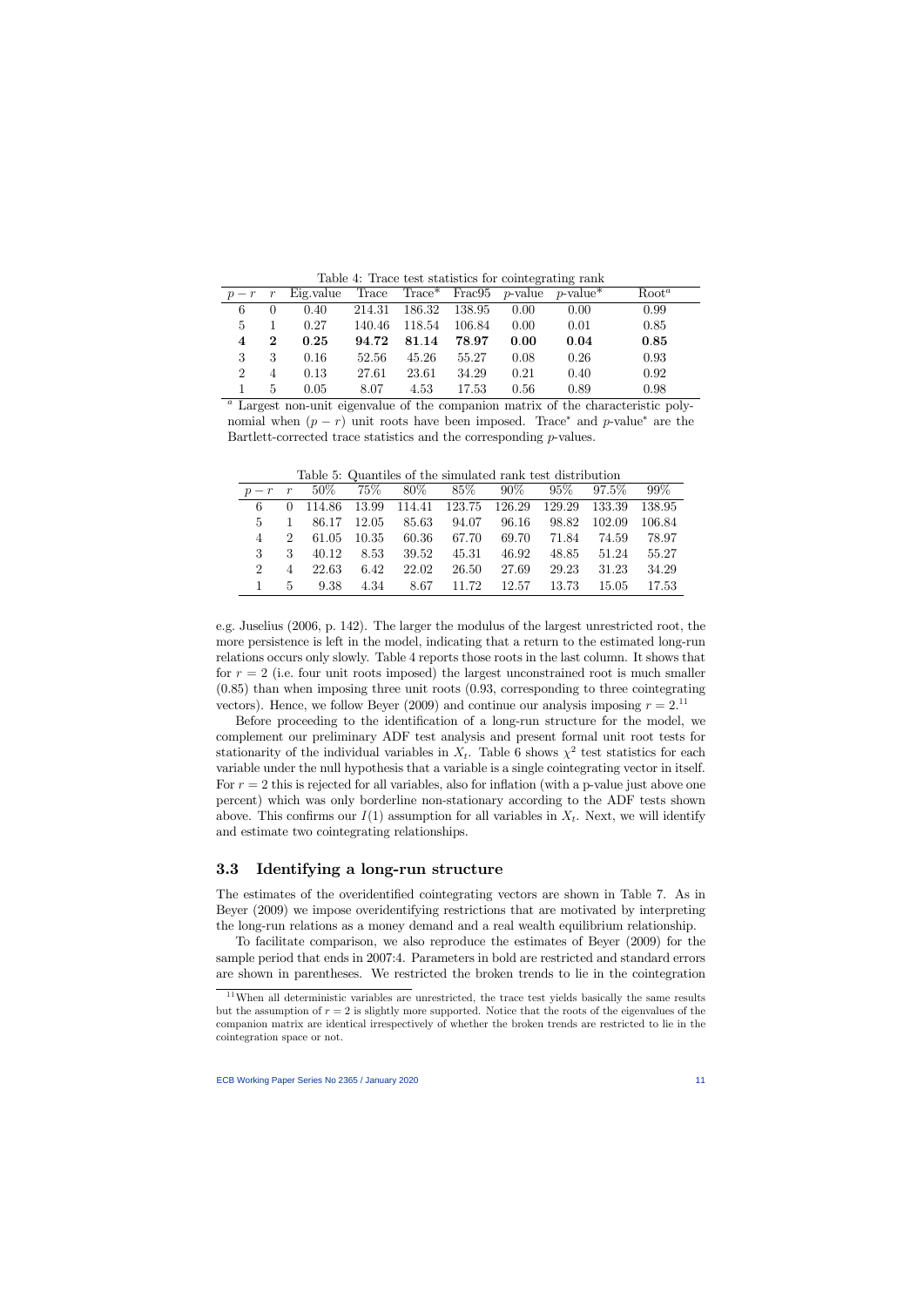|  |  |  |  |  |  |  |  | Table 6: Test for stationarity of individual variables as single cointegrating vectors |  |
|--|--|--|--|--|--|--|--|----------------------------------------------------------------------------------------|--|
|--|--|--|--|--|--|--|--|----------------------------------------------------------------------------------------|--|

| rank <i>r</i> | d.o.f.         | $5\%$ c.v. | $m-p$           | $\boldsymbol{y}$ | $\Delta whh$    | $\Delta_4 p$        | RO                  | RS              |
|---------------|----------------|------------|-----------------|------------------|-----------------|---------------------|---------------------|-----------------|
|               | 5              | .07<br>11  | 44.20<br>[0.00] | 48.92<br>[0.00]  | 45.55<br>[0.00] | 41.58<br>[0.00]     | 42.23<br>[0.00]     | 42.65<br>[0.00] |
| $\bf{2}$      | $\overline{4}$ | 9.49       | 19.81<br>[0.00] | 25.99<br>[0.00]  | 24.17<br>[0.00] | $13.65\,$<br>[0.01] | $17.54\,$<br>[0.00] | 18.66<br>[0.00] |
| 3             | 3              | 7.82       | 23.90<br>[0.00] | 24.68<br>[0.00]  | 20.55<br>[0.00] | 10.39<br>[0.02]     | 14.76<br>[0.00]     | 16.26<br>[0.00] |
| 4             | $\mathfrak{D}$ | 5.99       | 9.79<br>[0.01]  | 6.86<br>[0.03]   | 7.64<br>[0.02]  | 2.88<br>[0.24]      | 6.67<br>[0.04]      | 5.76<br>[0.06]  |
| 5             |                | 3.84       | 3.47<br>[0.06]  | 2.30<br>[0.13]   | 3.15<br>[0.08]  | 0.03<br>[0.86]      | 0.03<br>[0.85]      | 0.25<br>[0.62]  |

Likelihood ratio test,  $\chi^2(6-r)$ , *p*-values in brackets.

space and, in line with the return of real GDP growth rates to their pre-crisis level, we imposed a zero restriction on the coefficient of  $t_{2014:2}$  in the second cointegrating relation.

The seven overidentifying restrictions are not rejected with an asymptotically  $\chi^2(7)$ distributed test statistic of 10.42 and an asymptotic p-value of 0.16. Based on simulated critical values for the restrictions on  $\beta$ , the corresponding  $\chi^2(6)$  test statistic is also safely not rejected with a  $p$ -value of 0.63.<sup>12</sup>

For the specification of  $\beta$  in Table 7, Table 8 shows the corresponding  $\alpha$  vectors with  $p$ -values in brackets. Again, the point estimates and the significance of the loading coefficients are almost identical to those of the pre-crisis model. A formal test for weak exogeneity of individual variables (i.e. none of the two cointegrating vectors enters the corresponding VECM equation) is reported at bottom of Table 8. As in the pre-crisis model, nominal wealth growth clearly turns out to be weakly exogenous.

As already motivated above, we interpret the first  $\beta$  vector in Table 7 as a money demand relation,

$$
(m-p)^{*}_{t} = 1.72y_{t} - 4.49(\Delta whh - \Delta_4 p)_{t} - 0.004t_{2008:4} + 0.011t_{2014:2}
$$
 (7)

and the second  $\beta$  vector as a real wealth relation.

$$
(\Delta whh - \Delta_4 p)^* = 0.85y_t - 0.005t + 0.003t_{2008:4} - 1.35(RS - RO)_t
$$
 (8)

The point estimates for the updated model are remarkably similar compared to the pre-crisis model for which the sample ends in 2007. The economic interpretation obviously remains the same as in Beyer (2009). Equation (7) suggests that the income elasticity of money demand is positive and greater than unity, while the coefficient on real housing wealth is negative, indicating a substitution relation between money and real housing wealth, consistent with a portfolio balance approach. The zero restriction on the interest rate spread in the money relation is not rejected. Beyer (2009) discusses potential reasons for why this might be the case. The interest rate spread, however, enters the real wealth relation, and because linear combinations of cointegrating vectors are also potential valid cointegrating relationships, this does not rule out an ináuence from interest rates on money demand velocity.

Beyer (2009) includes a wealth variable to account for the 2003 break in velocity that occurred in standard quantity theory based money demand models and is depicted by the green dashed line in Figure 3. Quantity theory based velocity is defined as

$$
v_{QT} = -(m-p-y). \tag{9}
$$

 $12$ Notice that for the bootstrap simulations we had to relax the restriction that the broken trend coefficients lie within  $\beta$ . Therefore we estimate  $\beta$  by only imposing six overidentifying restrictions.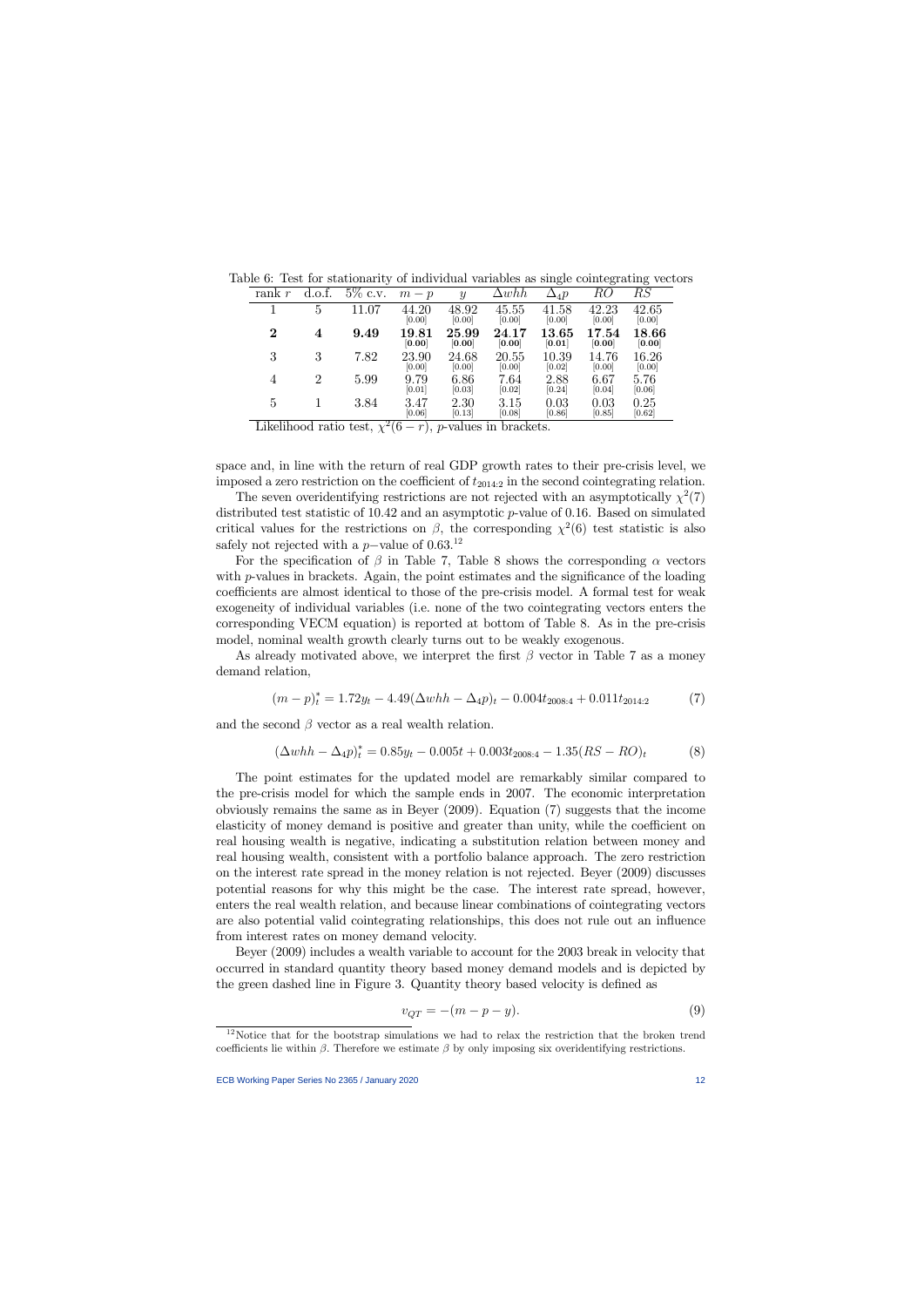|                    |                  |                   | Lable 1: Over Rechanged comeograving renationships |                  |
|--------------------|------------------|-------------------|----------------------------------------------------|------------------|
| End of sample      | 2007:4           | 2017:3            | 2007:4                                             | 2017:3           |
| $(m-p)$            | 1.00             | 1.00              | 0.00                                               | 0.00             |
|                    | $(-)$            | $(-)$             | $(-)$                                              | $(-)$            |
| $\mathcal{Y}$      | $-1.70$          | $-1.72$           | $-0.84$                                            | $-0.85$          |
|                    | (0.04)           | (0.04)            | (0.01)                                             | (0.01)           |
| $\Delta whh$       | 4.11             | 4.49              | 1.00                                               | 1.00             |
|                    | $(-)$            | $(-)$             | $(-)$                                              | $(-)$            |
| $\Delta_4 p$       | $-4.11$          | $-4.49$           | 1.00                                               | 1.00             |
|                    | (0.24)           | (0.24)            | $(-)$                                              | $(-)$            |
| RS                 | 0.00             | 0.00              | 1.37                                               | 1.35             |
|                    | $(-)$            | $(-)$             | $(-)$                                              | $(-)$            |
| RO                 | 0.00             | 0.00              | $-1.37$                                            | $-1.35$          |
|                    | $(-)$            | $(-)$             | (0.08)                                             | (0.09)           |
| t                  | 0.00             | 0.00              | 0.005                                              | 0.005            |
|                    | $(-)$            | $(-)$             | $(-)$                                              | $(-)$            |
| $t_{2008:4}$       | n.a.             | 0.004             | n.a.                                               | $-0.003$         |
|                    |                  | (0.002)           |                                                    | (0.001)          |
| $t_{2014:2}$       | n.a.             | $-0.011$          | n.a.                                               | 0.00             |
|                    |                  | (0.002)           |                                                    | $(-)$            |
| Restrictions on    | $\chi^2(3)=2.94$ | $\chi^2(3)=1.22$  | $\chi^2(3)=3.17$                                   | $\chi^2(4)=5.98$ |
| individual CIs     | [0.401]          | [0.748]           | [0.365]                                            | [0.200]          |
| Joint restrictions | $\chi^2(6)=5.02$ | $\chi^2(7)=10.42$ |                                                    |                  |
| on two CIs         | [0.540]          | [0.166]           |                                                    |                  |
|                    |                  |                   |                                                    |                  |

Table  $7:$  Over-identified cointegrating relationships

Trend restricted to lie in the cointegrating space. Restricted coefficients without standard errors, significant coefficients in bold, standard errors in round brackets and p-values in squared brackets. All p-values are asymptotically  $\chi^2$  distributed. Trend coefficient in  $CI_2$  restricted to 0.005; normalisation by  $\beta_{2y}$  = 0.85  $(0.005/0.85=0.0059)$  yields average quarterly GDP growth, corresponding to average annual GDP growth of 2.3%.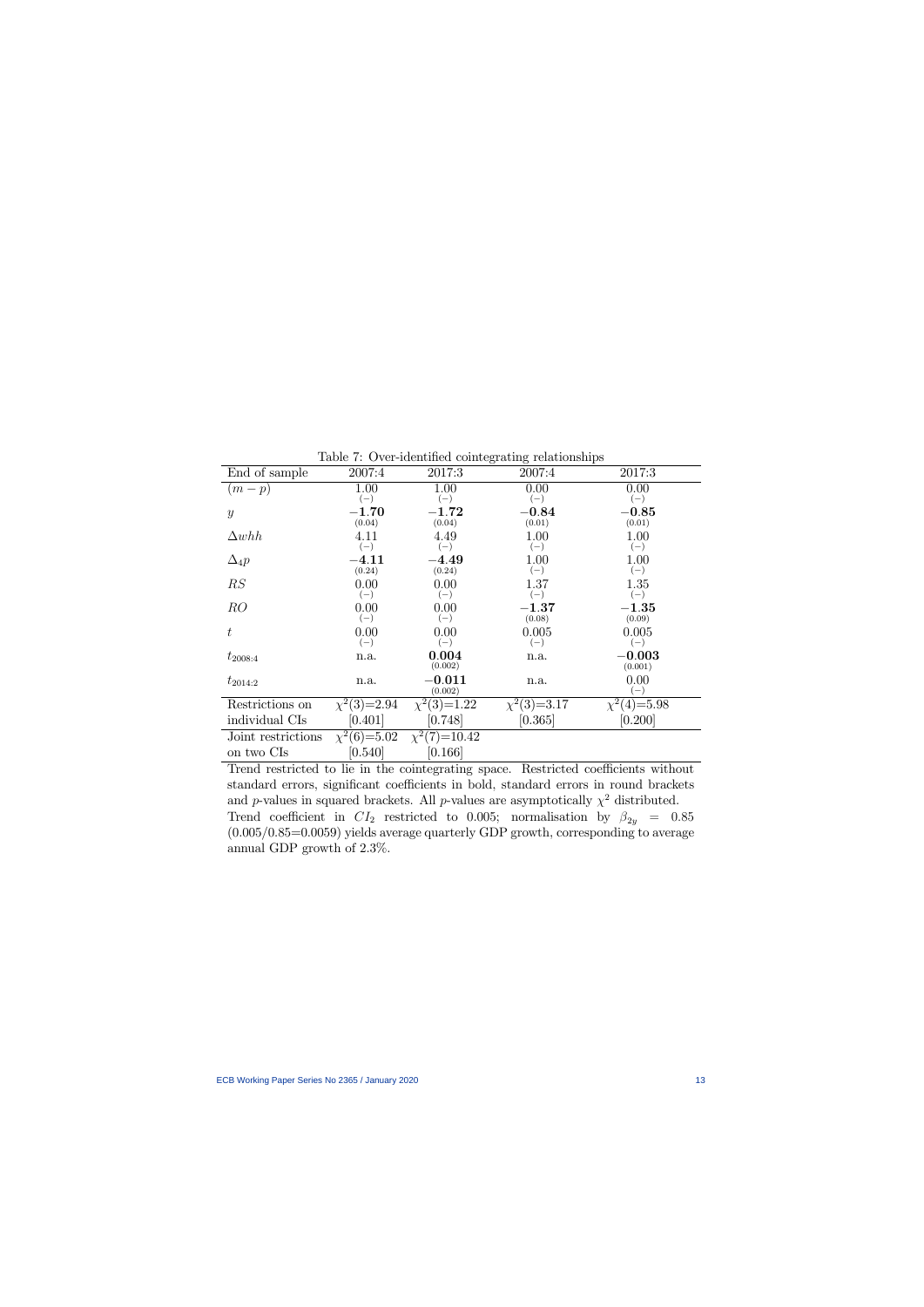|                                                                                    | Table 0. Downing coomercing a of the two connegrating relationships |            |                     |                    |             |             |
|------------------------------------------------------------------------------------|---------------------------------------------------------------------|------------|---------------------|--------------------|-------------|-------------|
|                                                                                    | $(m-p)$                                                             | $\Delta y$ | $\Delta \Delta whh$ | $\Delta\Delta_4 p$ | $\Delta RS$ | $\Delta RO$ |
| $CI_1$ 2007                                                                        | $-0.04$                                                             | 0.12       | 0.01                | 0.04               | 0.10        | 0.01        |
|                                                                                    | [0.03]                                                              | [0.03]     | [0.01]              | [0.02]             | [0.02]      | [0.01]      |
| $CI_1$ 2017                                                                        | $-0.03$                                                             | 0.08       | 0.01                | 0.05               | 0.09        | 0.01        |
|                                                                                    | [0.02]                                                              | [0.02]     | [0.01]              | [0.02]             | [0.02]      | [0.01]      |
| $CI_{2}$ 2007                                                                      | 0.25                                                                | $-0.27$    | $-0.04$             | $-0.08$            | $-0.34$     | $-0.02$     |
|                                                                                    | [0.11]                                                              | [0.11]     | [0.03]              | [0.08]             | [0.09]      | [0.03]      |
| $CI_{2}$ 2017                                                                      | 0.22                                                                | $-0.16$    | $-0.04$             | $-0.11$            | $-0.25$     | $-0.01$     |
|                                                                                    | [0.08]                                                              | [0.08]     | [0.03]              | [0.06]             | [0.07]      | [0.02]      |
| $\beta$ restricted as above, standard errors in brackets; significant coefficients |                                                                     |            |                     |                    |             |             |

Table 8: Loading coefficients  $\alpha$  of the two cointegrating relationships

 $\beta$  restricted as above, standard errors in brackets; significant coefficients in bold.

| Testing variables for weak exogeneity |                                 |                      |                |                      |                      |                    |  |  |
|---------------------------------------|---------------------------------|----------------------|----------------|----------------------|----------------------|--------------------|--|--|
| $r=2, \chi^2(2)$                      | 15.67<br>$(0.00)$ <sup>**</sup> | 26.96<br>$(0.00)$ ** | 1.89<br>(0.39) | 15.18<br>$(0.00)$ ** | 23.73<br>$(0.00)$ ** | 6.96<br>$(0.03)^*$ |  |  |
|                                       |                                 |                      |                |                      |                      |                    |  |  |

 $\beta$  restricted as above, p-values in parentheses;  $*$  and  $**$  denote significance on the 1% and 5% level, respectively.

Two alternative velocity specifications can be derived from the estimated cointegration relationships. The first variant reformulates the first money demand cointegration relation, solving for  $-(m - p - y)$ :

$$
v_{CI,1} = 0.72y_t + 4.50(\Delta whh - \Delta_4 p)_t + 0.004t_{2008:4} - 0.011t_{2014:2}
$$
 (10)

The second variant is a linear combination of the two cointegrating relationships, again expressed with regard to  $-(m - p - y)$ :

$$
v_{CI,2} = 3.65(\Delta whh - \Delta_4 p)_t - 1.15(RS - RO)
$$
\n(11)

$$
+0.007t_{2008:4} - 0.011t_{2014:2} - 0.005t
$$
\n
$$
(12)
$$

Figure 3 shows that the two empirical velocity variables remain broadly constant over long time spans. These sub-periods are related to the pre-European Monetary Union (EMU) period in the 1990s, the introduction of the euro with a common monetary policy from 1999 onwards, and the period of the ECB's non-standard monetary policy measures in response to the break in velocity induced by the GFC after 2008.

In terms of the scenario analysis discussed in Section 2.3, the case that velocity  $-(m-p-y)_t \sim I(0)$  would require that  $d_{11} - d_{21} - d_{31} = 0$  and  $d_{12} - d_{22} - d_{33} = 0$  and that  $g_1 - g_2 - g_3 = 0$ . Stationarity of velocity implies common stochastic movements in money, prices and income. However, Figure 3 shows that this does not seem to be the case for euro area data. Nevertheless, non-stationary velocity cointegrates with interest rates or with real wealth growth, as derived from the estimated model above.

## 3.4 Stability, robustness and recursive estimation

Next we present formal tests for parameter stability of the estimated model, using Anders Warne's (2009) software "Structural VAR", in which these tests are implemented (see also Bruggeman et al. (2003) for a detailed discussion and applications of these tests). Table 9 shows misspecification tests for our cointegrated VAR model under the imposed restrictions on  $\beta$  (see Table 7). The presence of ARCH effects, a key driver for misspecification, is broadly rejected. Like in Table 3, standard  $\chi^2$  tests strongly reject normality, which is caused by some large outliers particularly in the GDP and interest rate equations, see the discussion in Section 3.1. No serial correlation can be rejected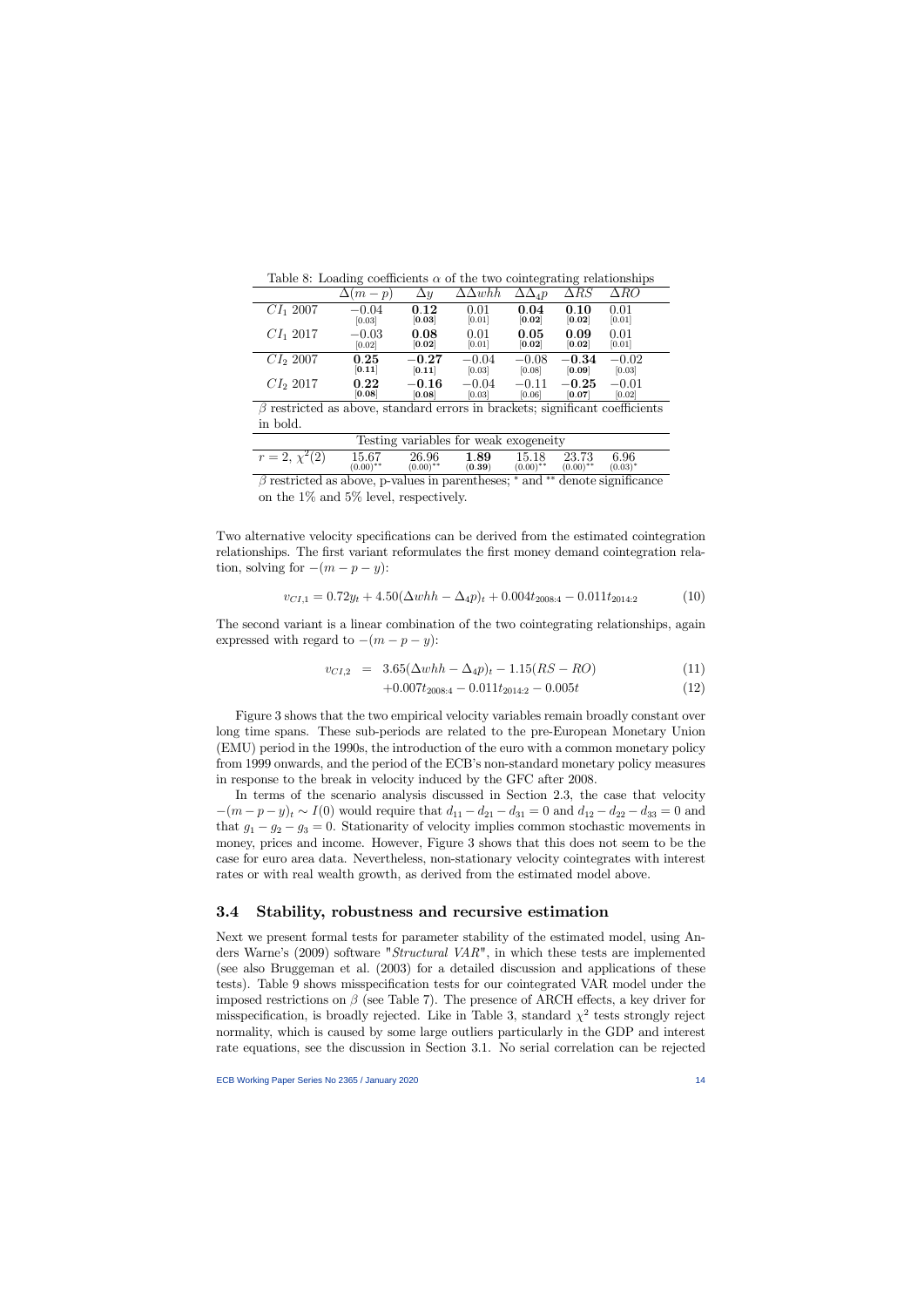

Figure 3: Naïve and model based empirical velocity

as well, though for the wealth growth, ináation and the own rate equations only at a significance level of  $1\%$ . Again, adding more impulse dummies to account for outliers would improve the test results but we refrain for the reasons explained above.

Figure 4 shows the recursive estimates of the  $\beta$  coefficients which remain remarkably stable over the entire sample throughout the GFC. The same applies for the recursive estimates of the two non-zero eigenvalues shown in Figure 5 which remain stable and clearly above zero over the entire estimation sample. This is consistent with Figure 6 which shows the results of the Hansen and Johansen (1999) fluctuation test for the sum of the two recursive eigenvalues when both eigenvalues are estimated under the imposed restrictions on  $\beta$ .

Finally, we present the results of the Nyblom (1989) tests for parameter constancy of  $\beta$ . We apply two different versions of the test, i.e. we test constancy when  $\beta$  is either restricted or unrestricted. The results presented in Table 10 show that constancy of  $\beta$ is not rejected.

Overall, the results from the re-estimation of Beyer (2009) with a data set that extends the previous sample ending in 2007 to 2017 and thus includes the aftermath of the GFC show that the model has kept its empirical properties. To account for the effects of the crisis, we have included two broken trends that mark the start of the crisis with the failure of Lehman Brothers in 2008:4 and the beginning of the ECB's unconventional monetary policy measures in 2014:2. Together with two shift dummies and an impulse dummy for 2008:4 the estimated key parameters remain remarkably stable also throughout the financial crisis.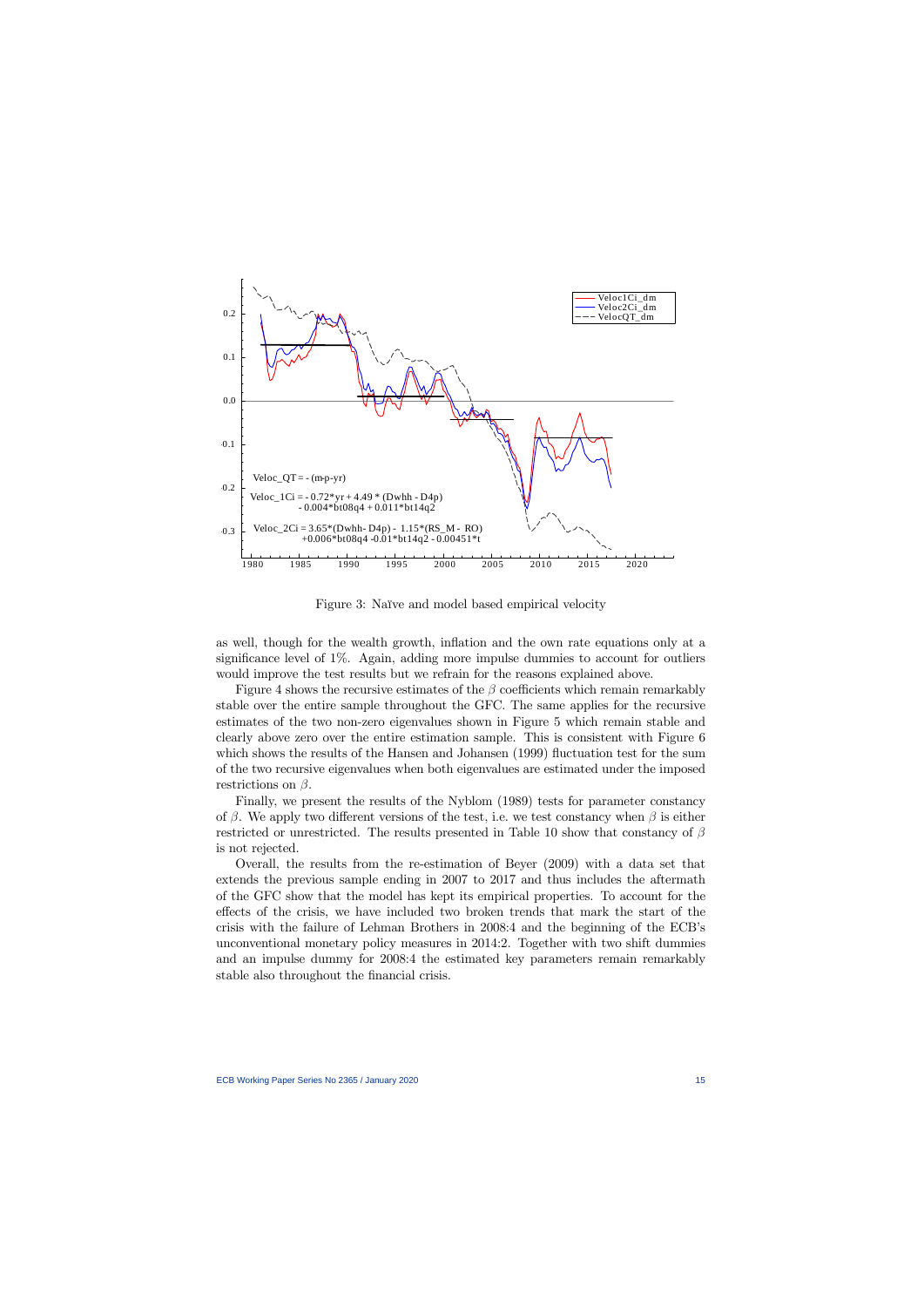

Figure 4: Recursive estimates



Figure 5: Recursive eigenvalues and 95 per cent confidence bands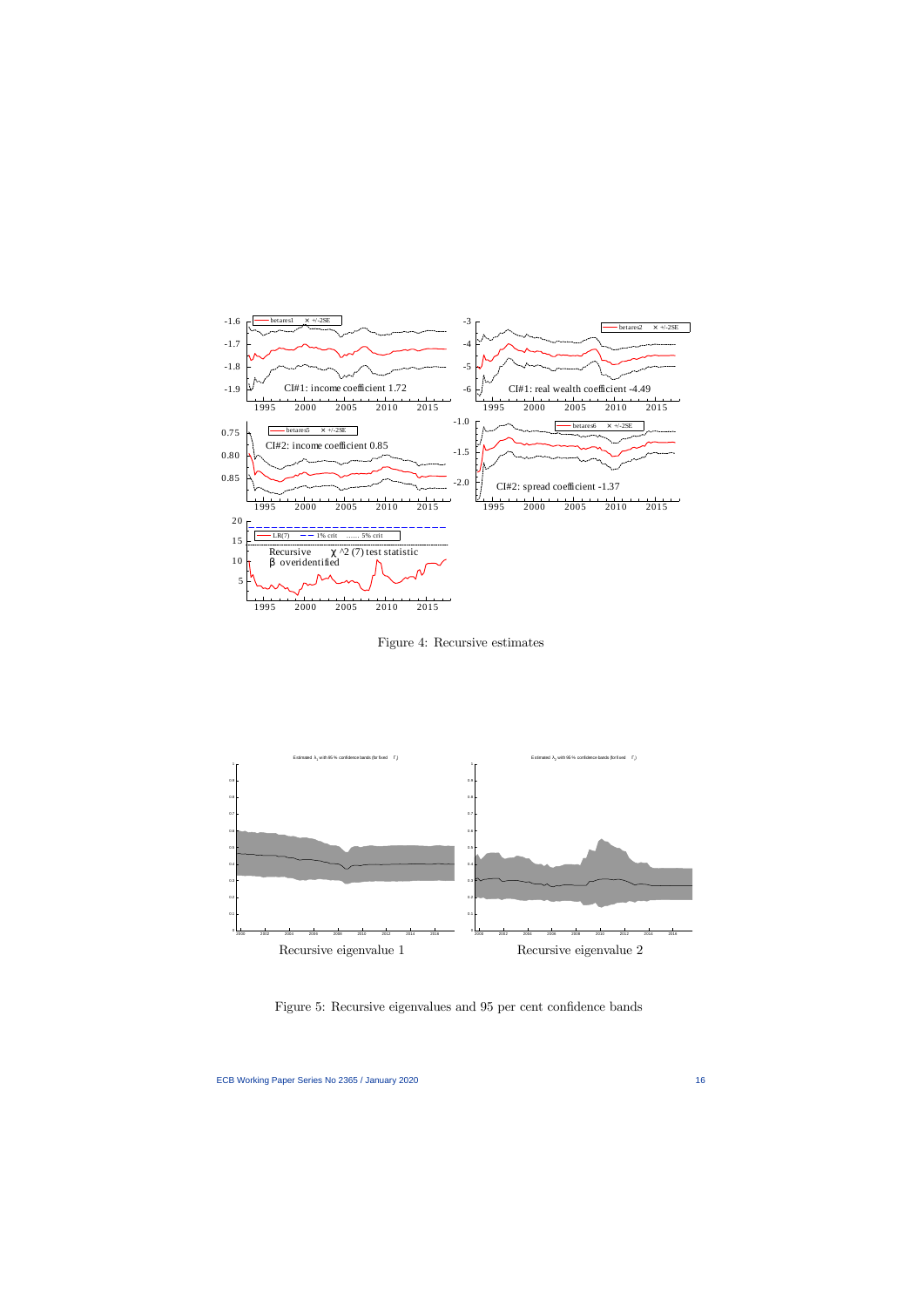|                                    | $(m-p)$ | $\boldsymbol{y}$ | $\Delta whh$ | $\Delta_4 p$ | RS     | RO     |
|------------------------------------|---------|------------------|--------------|--------------|--------|--------|
| LM test (ARCH)                     | 1.04    | 4.93             | 0.98         | 2.62         | 0.10   | 0.39   |
| $\chi^2(1)$ [p value]              | [0.30]  | [0.03]           | [0.32]       | [0.11]       | [0.75] | [0.52] |
| LM test (ARCH)                     | 4.12    | 6.89             | 5.79         | 11.33        | 2.10   | 3.47   |
| $\chi^2(4)$ [p value]              | [0.39]  | [0.14]           | [0.21]       | [0.03]       | [0.71] | [0.48] |
| Normality                          | 1.81    | 14.15            | 8.02         | $10.12\,$    | 32.12  | 34.46  |
| $\chi^2(2)$ [p value]              | [0.40]  | [0.00]           | [0.03]       | [0.01]       | [0.00] | [0.00] |
| $AR(12)$ Portmanteau               | 13.84   | 10.62            | 23.78        | 26.05        | 11.86  | 19.07  |
| $ p \text{ value} $<br>$\chi^2(9)$ | [0.14]  | [0.30]           | [0.01]       | [0.01]       | [0.22] | [0.02] |

LM tests for first and fourth order ARCH effects; non-normality and autocorrelation of residuals for each equation of the restricted VAR. Null hypothesis: no ARCH in equation  $p$ , normality is a Wald-type test with a null hypothesis of no non-normality; null hypothesis for the Portmanteau test is no autocorrelation. Significant test statistics at the  $5\%$  level in bold.

| Table 10: Nyblom tests for parameter constancy of $\beta$                     |                                                             |        |  |  |  |
|-------------------------------------------------------------------------------|-------------------------------------------------------------|--------|--|--|--|
|                                                                               | $\beta$ unrestricted                                        |        |  |  |  |
|                                                                               | $\alpha$ : 12 free parameters; $\beta$ : 12 free parameters |        |  |  |  |
| $\sup Q$                                                                      | 103.72 Mean Q                                               | 19.83  |  |  |  |
| <i>p</i> -value bootstrap [0.18] <i>p</i> -value bootstrap                    |                                                             | [0.16] |  |  |  |
|                                                                               | $\beta$ restricted                                          |        |  |  |  |
| $\alpha$ : 12 free parameters; $\beta$ : 4 free parameters                    |                                                             |        |  |  |  |
| $\sup Q$                                                                      | $0.54$ Mean Q                                               | 0.10   |  |  |  |
| <i>p</i> -value bootstrap [0.99] <i>p</i> -value bootstrap                    |                                                             | [0.98] |  |  |  |
| $\Gamma_i$ fixed over full sample. Null hypothesis: $\beta$ is constant, test |                                                             |        |  |  |  |
| statistics: sup Q, Mean $Q_{t=1992:1,,2017:3}$ , $Q_{t=T=2017:3}$ ;           |                                                             |        |  |  |  |
| $p = 6, r = 2, k = 3$ . Bootstrap simulation of Nyblom tests with             |                                                             |        |  |  |  |
| 1000 replications, 144 draws.                                                 |                                                             |        |  |  |  |

# 4 An  $I(2)$  model for euro area money demand

We now turn to the analysis of money demand in an  $I(2)$  system, which will allow us to formally test the nominal-to-real transformation. There are several reasons why nominal money or nominal wealth and the price level might not cointegrate empirically despite we would expect them to do so in theory. First, it is not clear which price index should be used to measure the price level. We use here the GDP deflator, which represents a comprehensive measure of prices in the economy, also covering price developments for investment and export goods. If households use money predominantly for purchasing consumer goods, the consumer price index might be a better price index to deflate money holdings. A similar argument can be made in the context of nominal housing wealth, where the appropriate deflator could be a house price index. In the long run, all these different price indices should move together so that differences between them would be stationary and not affect long-run price homogeneity.<sup>13</sup> However, data for the euro area are relatively short, which complicates inference about long-run trends. Second, like

 $13$ See Juselius (1997) for a study of the long-run relations between different price indices for the United States.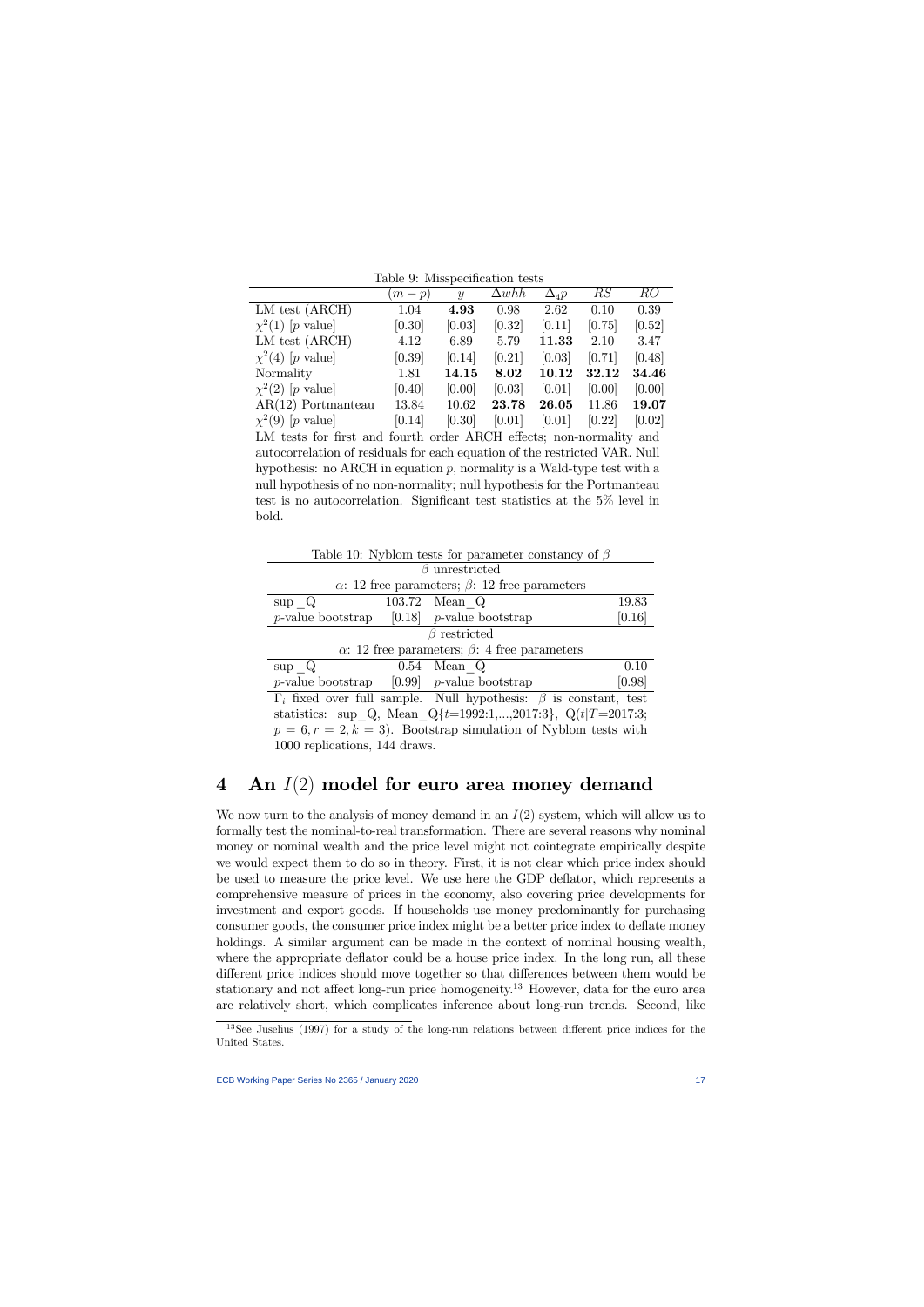

Figure 6: Fluctuation test and 95 per cent critical value

other studies of euro-area money demand, we use aggregated national data prior to the introduction of the euro in 1999 which may lead to aggregation issues (see Beyer et al. 2001) and complicate inference. Third, the recent decade was characterised by unusually large financial shocks that may not be fully captured by the deterministic variables that we include in the model.

For  $I(2)$  variables, different forms of cointegration can occur, see Johansen (1992b). First, linear combinations of  $I(2)$  variables may be  $I(1)$  or even  $I(0)$ . If money demand is homogeneous in the price level, we would expect that nominal money cointegrates with the price level such that real money is  $I(1)$ . A similar relationship may exist for real wealth. Second, a linear  $I(1)$  cointegrating relationship may cointegrate with  $I(1)$ variables, such as interest rates, or with differences in  $I(2)$  variables, which are again  $I(1)$ , like, for instance inflation. One example of a money demand model would be velocity cointegrating with interest rates or some other measure of opportunity cost for holding money, resulting in a stationary relationship.

The I(2) CVAR model can be formulated in acceleration rates, changes and levels (see Juselius 2006). Based on the VAR model in equation (1) and assuming three lags, i.e.  $k = 3$ , the  $I(2)$  model can be written as

$$
\Delta^2 X_t = \Gamma_2 \Delta^2 X_{t-1} + \Gamma \Delta X_{t-1} + \Pi X_{t-1} + \mu_0 + \mu_1 t + \Phi D_t + \varepsilon_t, \tag{13}
$$
\n
$$
\varepsilon_t \sim N_p(0, \Omega), \Gamma = -(I - \Gamma_1 - \Gamma_2).
$$

The *p*-dimensional data vector  $X_t$  is different from the  $I(1)$  model above and is now given by  $X_t = [m_t, p_t, y_t, whh_t, RS_t, RO_t]$ , as defined in Section 2.3. While the  $I(1)$ model is formulated as a reduced rank hypothesis on  $\Pi = \alpha \beta'$  where  $\alpha$  is a  $p \times r$  matrix of adjustment coefficients and  $\beta$  is a  $p \times r$  matrix describing long-run relationships among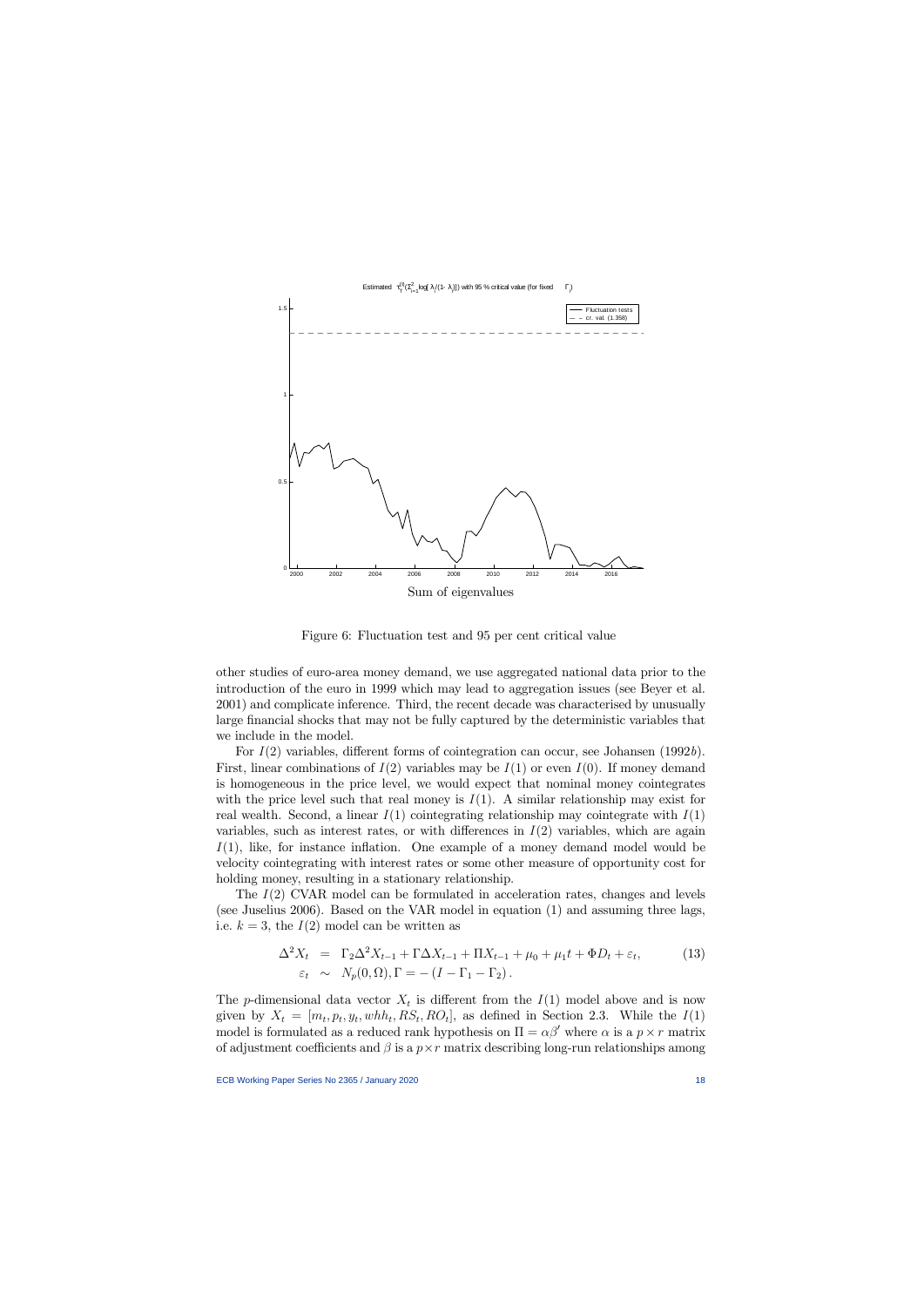the variables, the  $I(2)$  model embodies an additional reduced rank hypothesis,  $\alpha'_{\perp} \Gamma \beta_{\perp} =$  $\xi \eta'$ , where  $\xi, \eta$  are  $(p-r) \times s_1$  matrices and  $\alpha_{\perp} \beta_{\perp}$  are the orthogonal complements of  $\alpha, \beta.$ 

The maximum likelihood parametrisation first suggested by Johansen (1997) shows the stationary relations in the  $I(2)$  model,

$$
\Delta^2 X_t = \alpha(\beta' X_{t-1} + \delta' \Delta X_{t-1}) + \zeta \tau' \Delta X_{t-1} + \mu_0 + \mu_1 t + \Phi D_t + \varepsilon_t, \tag{14}
$$

where  $\delta = -((\alpha'\Omega^{-1}\alpha)^{-1}\alpha'\Omega^{-1}\Gamma)\tau_{\perp}(\tau'_{\perp}\tau_{\perp})^{-1}\tau'_{\perp}$  is a  $p \times r$  matrix of coefficients determined such that  $(\beta' X_{t-1} + \delta' \Delta X_{t-1}) \sim I(0); \tau = [\beta, \beta_{\perp 1}]$  is a  $(p+1) \times (r+s_1)$  matrix describing stationary relationships among the differenced variables with  $\beta_{\perp 1}$  being the orthogonal complement of  $[\beta, \beta_{\perp 2}]$  and  $\tau_{\perp}$  the orthogonal complement of  $\tau$ , and  $\zeta$  is a  $p \times (p - s_2)$  matrix of restricted medium-run adjustment coefficients. The number of polynomially cointegrating relations<sup>14</sup> is denoted by  $r$ ,  $s<sub>1</sub>$  is the number of cointegration relations that become stationary by differencing,  $s_2$  is the number of  $I(2)$  trends, and  $p = r + s_1 + s_2$ . While the trend, t, and the broken trends are restricted to lie in  $\beta' X_{t-1}$ , the impulse dummy does not need such a restriction as it cumulates to zero, see the discussion in Section 2.1. The constant is restricted to be in  $\delta' \Delta X_{t-1}$ .

The determination of the reduced rank indices is based on the maximum likelihood trace test procedure in Nielsen and Rahbek (2007). As the standard p-values reported by CATS 3 correspond to a model without dummies, we bootstrap the rank test statistics. The resulting p-values are reported in Table 11. To choose the  $I(1)$  and  $I(2)$  rank, we start with the most restricted model  $(r = 0, s_1 = 0, s_2 = 6)$  and then move on through the rows of the Table 11 until the first non-rejection at the  $5\%$  level, which is at  $(r = 1, s_1 = 1, s_2 = 4)$ , implying one stationary relation, one  $I(1)$  trend and four  $I(2)$  trends. When we look at the largest changes in the p-values as an indication which restrictions match well with the data, we would pick  $(r = 2, s_1 = 1, s_2 = 3)$  which implies the same number of cointegrating relations that we find for the  $I(1)$  model. With respect to our scenario analysis in equation (3), we would expect one nominal  $I(2)$  trend, consistent with a choice of  $(r = 2, s_1 = 3, s_2 = 1)$ . By choosing  $(r = 2, s_1 = 3, s_2 = 1)$ , five of the  $pk = 18$  roots of the VAR are restricted to unity.<sup>15</sup> This specification, however, would still contain a lot of persistence, as can be seen from the largest unrestricted root with a modulus of  $0.92$ , which is reported at the bottom of Table 11. For the specification indicated by the bootstrapped test,  $(r = 1, s_1 = 1, s_2 = 4)$  and nine unit roots, a largest unrestricted root of 0.81 would result.

If we assume that the nominal trends entering the GDP deflator and the house price index are driven by different sources, we could choose a specification with  $(r = 2, s_1 =$  $2, s_2 = 2$  and impose six unit roots. However, in this case the modulus of the largest unrestricted root is still quite large with 0.81. By contrast, our preferred choice  $(r =$  $2, s_1 = 1, s_2 = 3$  implies seven unit roots and a largest unrestricted root of 0.76. Hence, all large roots in the model are eliminated. We therefore proceed with a specification of  $(r = 2, s_1 = 1, s_2 = 3)$ , which implies two polynomially cointegrating relations  $\beta' X_t$  +  $\delta' \Delta x_t$ , one relation,  $\beta'_{\perp 1} \Delta X_t$ , that becomes stationary only by differencing, and three  $I(2)$  trends.

<sup>&</sup>lt;sup>14</sup>In the  $I(2)$  model,  $\beta' x_{t-1}$  cointegrates with  $\delta' \Delta X_{t-1}$  to become stationary. For this reason, the r stationary relations are called polynomially cointegrating relations.

<sup>&</sup>lt;sup>15</sup>In the  $I(2)$  model,  $s_1 + 2s_2$  of the roots of the VAR are restricted to unity.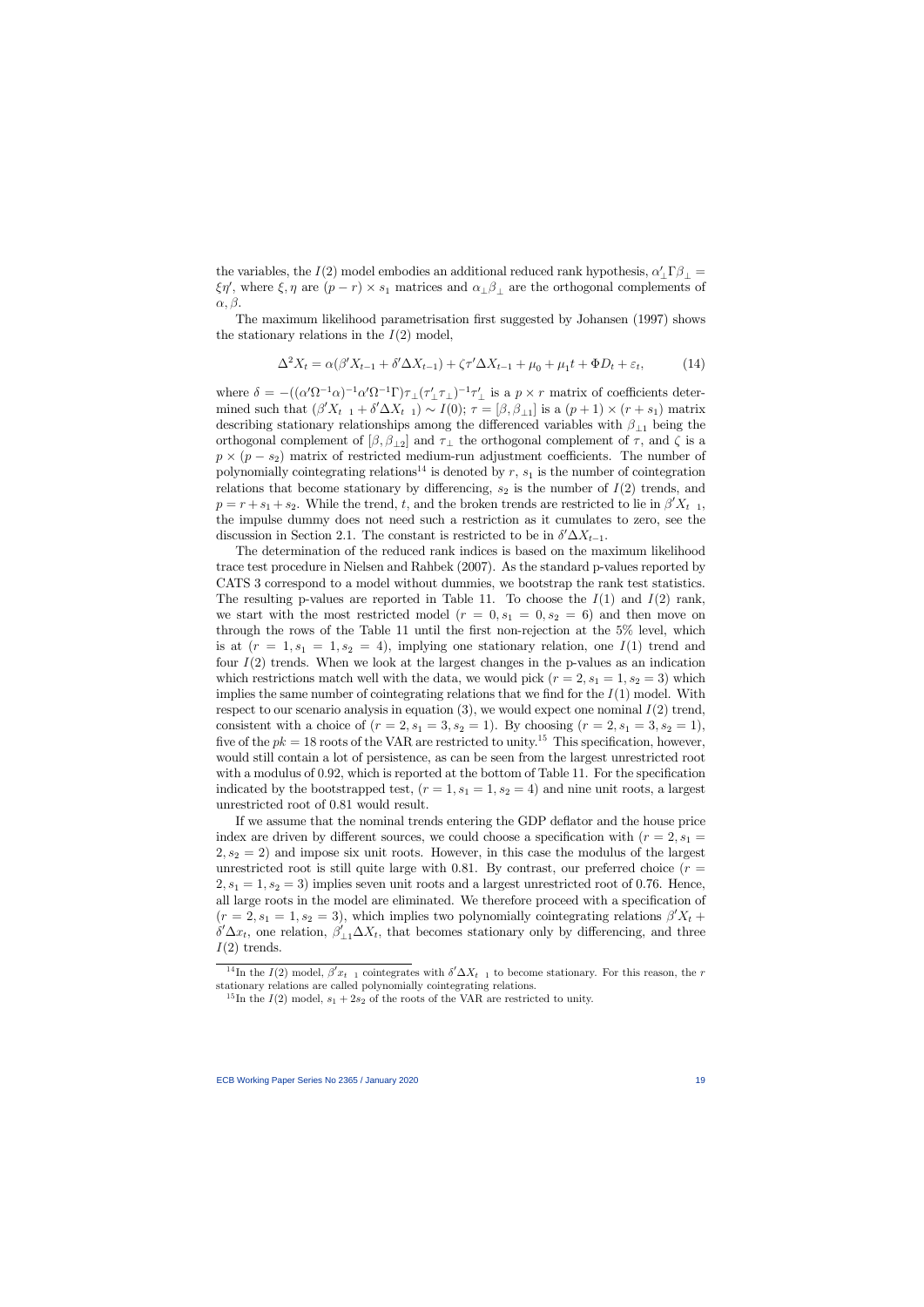| $10010$ $11.1$ $17.$<br>AT MOD CON AN |                |                 |                 |                 |                 |                 |                 |                 |
|---------------------------------------|----------------|-----------------|-----------------|-----------------|-----------------|-----------------|-----------------|-----------------|
| $-r$<br>$\, p$                        | $\,r$          | $s_2 = 6$       | $s_2=5$         | $s_2 = 4$       | $s_2=3$         | $s_2=2$         | $s_2 = 1$       | $s_2=0$         |
| 6                                     | $\theta$       | 546.0<br>[0.00] | 423.3<br>[0.00] | 350.9<br>[0.00] | 299.9<br>[0.00] | 270.0<br>[0.00] | 248.2<br>[0.00] | 238.8<br>[0.00] |
| 5                                     |                |                 | 347.4<br>[0.01] | 278.4<br>[0.08] | 226.1<br>[0.12] | 193.6<br>[0.21] | 173.8<br>[0.18] | 165.7<br>[0.12] |
| 4                                     | $\overline{2}$ |                 |                 | 211.6<br>[0.17] | 163.2<br>[0.41] | 134.0<br>[0.42] | 116.3<br>[0.42] | 106.7<br>[0.36] |
| 3                                     | 3              |                 |                 |                 | 116.6<br>[0.56] | 94.5<br>[0.51]  | 71.2<br>[0.60]  | 63.8<br>[0.43]  |
| $\overline{2}$                        | 4              |                 |                 |                 |                 | 52.1<br>[0.87]  | 42.7<br>[0.73]  | 35.4<br>[0.62]  |
|                                       | 5              |                 |                 |                 |                 |                 | 15.4<br>[0.95]  | 12.8<br>[0.71]  |
| Modulus of largest unrestricted root  |                |                 |                 |                 |                 |                 |                 |                 |
| CI(2, 1, 3)                           |                |                 | 0.76            |                 | CI(2, 3, 1)     |                 |                 | 0.92            |
| CI(2, 2, 2)                           |                |                 | 0.81            |                 | CI(1,1,4)       |                 |                 | 0.81            |

Table 11:  $I(2)$  trace tests

P-values based on bootstrapped rank tests. Preferred rank choice in bold.

### 4.1 Testing the nominal-to-real transformation

In the  $I(2)$  model we can test whether homogeneity in the price level is satisfied in the data. If this hypothesis is accepted, the analysis of the  $I(2)$  model and the corresponding  $I(1)$  model would yield identical results and the cointegration relations between the variables would be retained. Kongsted (2005) discusses different dimensions in which the nominal-to-real transformation can fail. If this is the case, e.g. because a nominal variable does not evolve proportionally to the chosen price index, some  $I(2)$  components remain in the model, which will have an influence on inference in the transformed  $I(1)$  $\rm{model.}^{16}$ 

We first test some integration and cointegration hypotheses in the  $I(2)$  model by the likelihood ratio tests described in Johansen et al. (2010), i.e. whether one of the  $\tau$  vectors corresponds to real money or real wealth. This corresponds to a test of whether the  $I(2)$ trends cancel and the variable in the system can be regarded as  $I(1)$ . The results of these tests are shown in Table 12. It turns out that neither real money nor real wealth can be regarded as  $I(1)$ . In addition, we test whether (naïve) velocity  $-(m - p - y)$ cointegrates to an  $I(1)$  variable which is rejected as well. Also interest rates as well as the interest rate spread seem to contain some  $I(2)$  component.<sup>17</sup> This means that to be considered as  $I(1)$  in the context of this system, the variables would need to cointegrate with additional variables than those tested in Table 12.

While the tests of a known  $\tau$  vector strongly reject that real money and real wealth are  $I(1)$ , homogeneity in the price level can also be investigated by testing whether all  $\tau$  vectors can be restricted in a way that the transformation of the system as in equation (3) is not rejected (see Johansen et al. 2010). Testing whether money and wealth are homogeneous in the price level yields a test statistic of  $\chi^2(6) = 23.35$  with a p-value of zero. Price homogeneity of only money (without any restriction on real wealth), cannot be rejected with a test statistic of  $\chi^2(3) = 5.99$  and a p-value of 0.11.

 $16$ Kongsted and Nielsen (2004) conclude that the misspecification resulting from an invalid nominalto-real transformation is often not severe.

<sup>&</sup>lt;sup>17</sup>Note that applying a near unit root correction to these tests is likely to increase the p-values to some extent. Such a correction has not been applied here as the correct size is unknown. While this may lead to an acceptance of interest rates and the interest rate spread being  $I(1)$ , the test statistics for real money and real wealth are much larger and it is therefore less likely that our conclusions would be changed.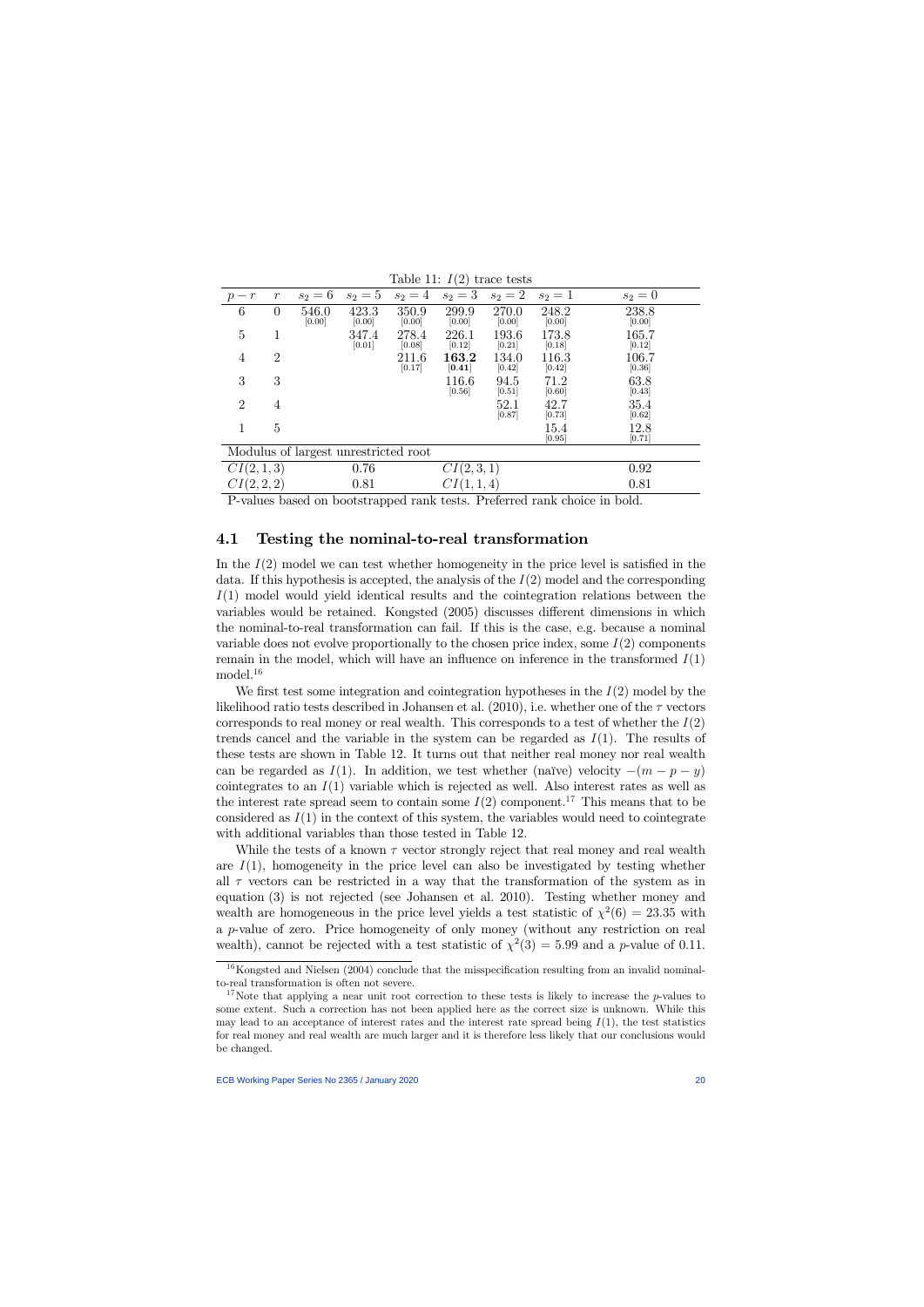| Lable 12. Lesting hypotheses of $I(1)$ versus $I(2)$ |                                |                               |                                  |                     |  |  |                                    |  |                                                   |         |
|------------------------------------------------------|--------------------------------|-------------------------------|----------------------------------|---------------------|--|--|------------------------------------|--|---------------------------------------------------|---------|
|                                                      | $m_{\scriptscriptstyle \perp}$ | $\boldsymbol{p}$              | $\overline{y}$                   |                     |  |  |                                    |  | whh RS RO $t_{2009:1}$ $t_{2014:3}$ $t \chi^2(6)$ | p-value |
|                                                      |                                |                               |                                  |                     |  |  |                                    |  | $\mathcal{H}_1$ 1 -1 0 0 0 0 0 0 0 44.55          | 0.00    |
| $\mathcal{H}_2$                                      |                                |                               |                                  |                     |  |  | $0 \t -1 \t 0 \t 1 \t 0 \t 0 \t 0$ |  | $0 \t 0 \t 39.62$                                 | 0.00    |
|                                                      |                                |                               | $\mathcal{H}_3$ 1 -1 -1          |                     |  |  | $0 \quad 0 \quad 0 \quad 0$        |  | $0 \quad 0 \quad 26.19$                           | 0.00    |
|                                                      |                                | $\mathcal{H}_4$ 0 0 0         |                                  | $0 \quad 1 \quad 0$ |  |  | $\overline{0}$                     |  | $0 \quad 0 \quad 14.27$                           | 0.03    |
| $\mathcal{H}_5=0$                                    |                                | $\hspace{0.6cm}0$             | $\begin{array}{c} 0 \end{array}$ | $0 \quad 0 \quad 1$ |  |  | $\left( \right)$                   |  | $0 \quad 0 \quad 13.89$                           | 0.03    |
| $\mathcal{H}_6$                                      | $\qquad \qquad 0$              | $\begin{matrix}0\end{matrix}$ | $\begin{array}{c} 0 \end{array}$ | 0 1 $-1$            |  |  | $\Omega$                           |  | $0 \quad 0 \quad 14.93$                           | 0.02    |
|                                                      |                                |                               |                                  |                     |  |  |                                    |  |                                                   |         |

Table 12: Testing hypotheses of  $I(1)$  versus  $I(2)$ 

Null hypothesis: the respective relation is  $I(1)$ ,  $\beta$  is unrestricted.

By contrast, price homogeneity of only wealth yields a test statistic of  $\chi^2(3) = 20.31$ and a p-value of zero. Transforming the  $I(2)$  system into an  $I(1)$  system is thus possible for real money, but is rejected with regard to real wealth. The reason might be that the appropriate price indexes for these transformations differ, i.e. whereas the GDP deflator can be used to deáate the monetary aggregate M3, a house price index would be better suited to deflate nominal housing wealth. Put differently, our results would suggest that house price developments and the GDP deflator were driven by different stochastic shocks.

Though one would not expect a double unit root in relations like real money or real wealth, there are a number of reasons why we might not be able to empirically reject this hypothesis. The fact that the empirically preferred specification indicates three  $I(2)$ trends suggests that the variables in the system are driven by stochastic shocks coming from three different sources. First, there might be measurement issues with regard to the appropriate index for the price level. Second, though we include several dummies to account for the shifts that have taken place in the wake of the financial crisis, there might be still some  $I(2)$  component left that we have not appropriately modelled. Third, we have already mentioned convergence of euro area member states and data aggregation issues that might as well lead to some stochastic trends that are difficult to capture.<sup>18</sup> We will look into this question further when we discuss the identified system.

## 4.2 An identified long-run structure for the  $I(2)$  model

We next impose overidentifying restrictions on the two  $\beta$  vectors in order to interpret them in a structural way. The results are shown in Table 13. These restrictions are guided by our results for the  $I(1)$  model. They are not rejected with a test statistic of  $\chi^2(6) = 8.99$  and a bootstrapped p-value of 0.57.

We interpret the first  $\beta$  vector as a money demand relation where velocity reacts to wealth and the two interest rates. Neither the trend nor the two broken trends enter the cointegrating relation, indicating that this equilibrium relationship remained stable over the sample period, once changes in the dynamic coefficients are taken into account by including appropriate deterministic variables as specified in Section 2.2. The second  $\beta$ vector is more difficult to interpret. As no clear pattern in the coefficients is visible, we impose only three restrictions, namely that money and income do not enter this vector, plus a restriction on the two broken trends, i.e. the coefficients are restricted to be equal but with opposite signs. This restriction is motivated by the idea that the trend in the

 $18$ Beyer and Juselius (2010) indeed find that different data aggregation methods give rise to a small but highly persistent difference in the data series. The euro area money demand model estimated by Coenen and Vega (2001), however, is reasonably robust to the choice of the aggregation method.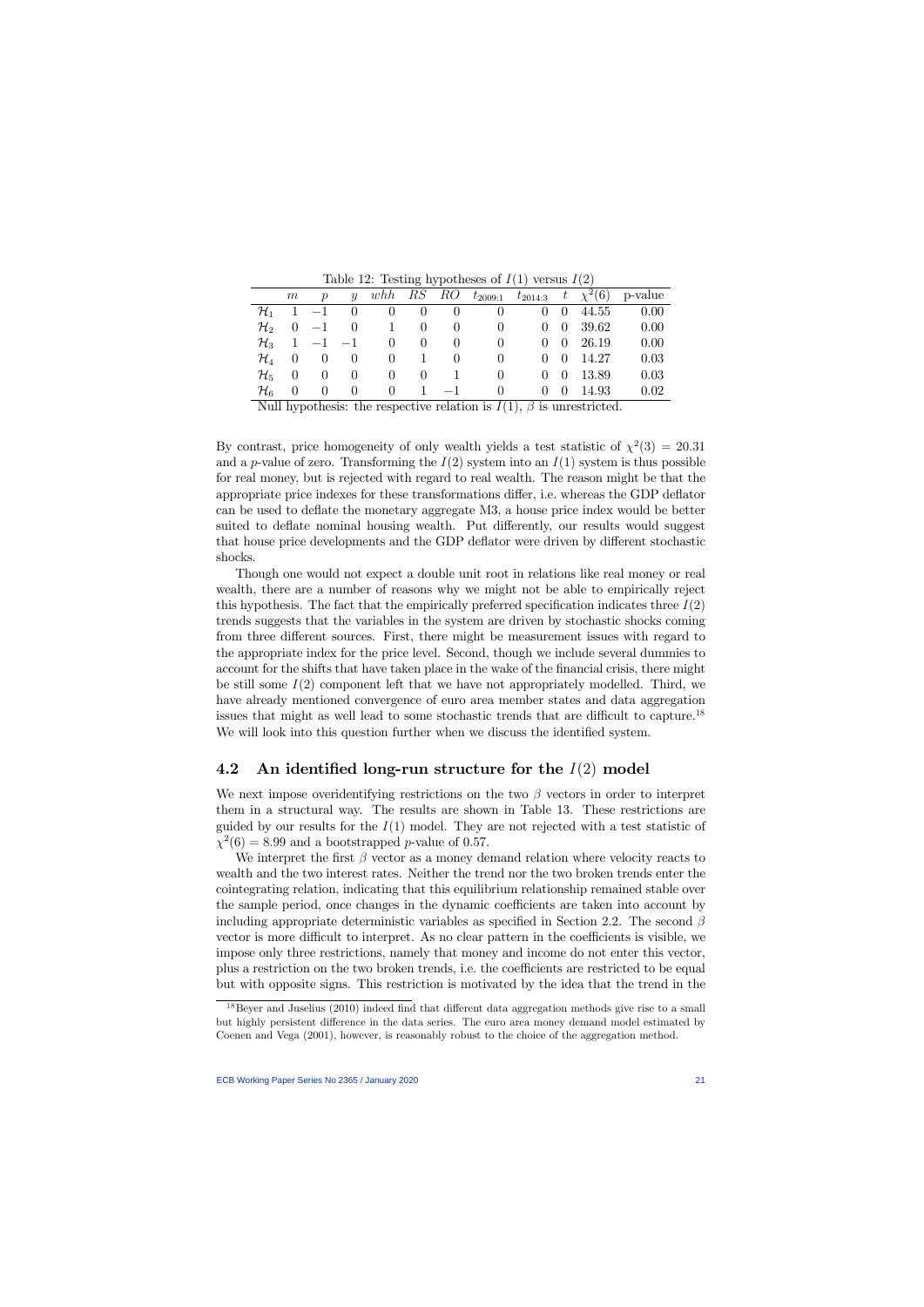|                    |                          |                          |                   | $\overline{\phantom{a}}$ |                      |         |                          |                   |                          |
|--------------------|--------------------------|--------------------------|-------------------|--------------------------|----------------------|---------|--------------------------|-------------------|--------------------------|
|                    | m                        | $\boldsymbol{p}$         | $\mathcal{Y}$     | whh                      | RS                   | RO      | $t_{2009:1}$             | $t_{2014:3}$      | $t\,$                    |
| $\beta_{1}$        | 1.00                     | $-1.00$                  | $-1.00$           | $-0.17$                  | $\boldsymbol{-10.9}$ | 25.7    | 0.00                     | 0.00              | 0.00                     |
|                    | $\qquad \qquad -$        | $\overline{\phantom{m}}$ | $\qquad \qquad -$ | [0.03]                   | [1.21]               | [2.66]  | $\overline{\phantom{m}}$ | $\qquad \qquad -$ | $\overline{\phantom{m}}$ |
| $\delta_1$         | $-7.49$                  | $-18.3$                  | $-4.13\,$         | 9.05                     | $-0.09$              | $-0.56$ | $-0.17$                  | 0.01              | 7.58                     |
|                    | $[1.38]$                 | [2.76]                   | [0.46]            | [0.82]                   | [0.62]               | [0.15]  | [0.02]                   | [0.03]            | $[0.43]$                 |
| $\alpha_1$         | 0.02                     | $-0.01\,$                | 0.03              | $-0.01$                  | 0.00                 | 0.00    |                          |                   |                          |
|                    | [0.01]                   | [0.01]                   | [0.01]            | [0.00]                   | [0.00]               | [0.00]  |                          |                   |                          |
| $\beta_{\rm 2}^{}$ | 0.00                     | 7.06                     | 0.00              | 1.00                     | 72.3                 | $-227$  | 0.06                     | $-0.06$           | $-0.09$                  |
|                    | $\overline{\phantom{m}}$ | [1.07]                   | $\qquad \qquad -$ | $\overline{\phantom{m}}$ | [9.24]               | [21.3]  | [0.01]                   | [0.01]            | [0.01]                   |
| $\delta_2$         | 0.43                     | 249                      | $\mathbf{41.7}$   | $-53.4$                  | $-32$                | $-2.67$ | 0.03                     | 0.08              | $-40.5$                  |
|                    | $[11.2]$                 | [23.2]                   | [4.16]            | [6.59]                   | [4.71]               | [1.16]  | [1.38]                   | [1.38]            | [1.38]                   |
| $\alpha_2$         | 0.00                     | $-0.00$                  | 0.00              | 0.00                     | 0.03                 | $-0.00$ |                          |                   |                          |
|                    | [0.00]                   | [0.00]                   | [0.00]            | [0.00]                   | [0.01]               | [0.00]  |                          |                   |                          |

Table 13:  $\beta'$ ,  $\delta'$  and  $\alpha'$  (normalized)

Standard errors in brackets. Test of overidentifying restrictions on  $\beta$  in the  $I(2)$ model:  $\chi^2(6) = 8.99$ , *p*-value: 0.57. Significant coefficients are shown in bold.

equilibrium relation shifted in the wake of the financial crisis but moved back following the ECB's nonstandard monetary policy measures. We can interpret this relation as a wealth relation, though price homogeneity for wealth is rejected, probably because the GDP deflator and house price developments deviated significantly in the run-up and the aftermath of the financial crisis. Though the nominal-to-real transformation was rejected, we can impose price homogeneity on one of the  $\beta$  vectors, but not on the other.

## 4.3 Dynamic adjustment in the  $I(2)$  model

When data are  $I(2)$ ,  $\beta' X_t$  is generally  $I(1)$  and can be interpreted as an equilibrium error that exhibits pronounced persistence. The polynomially cointegrated relations incorporate a medium-term dynamic adjustment to  $\beta' X_t$  through the term  $\delta' \Delta X_t$  and thus can be seen as dynamic equilibrium relations. Long and persistent swings away from the long-run equilibrium values suggest the presence of some self-reinforcing feedback mechanisms in the system. We can distinguish between positive feedback, which increases the deviations from the equilibrium relation, and negative feedback, which drives the system back to the equilibrium relation. Such positive and negative feedback can take place either in the adjustment to the two polynomially cointegrating relations,  $\alpha(\beta'X_t + \delta'\Delta X_t)$ , or in the adjustment to the changes in the  $\beta$  relations,  $\zeta\beta'\Delta X_t$ .

The coefficients  $\alpha$  and  $\delta$  characterise two levels of equilibrium correction, as can be seen from equation (14): The  $\alpha$  adjustment describes how the acceleration rates,  $\Delta^2 X_t$ , adjust to the dynamic equilibrium relations,  $\beta' X_t + \delta' \Delta X_t$  and the  $\delta$  adjustment describes how the growth rates,  $\Delta X_t$ , adjust to the long-run equilibrium errors,  $\beta' X_t$ <sup>19</sup>

The signs of  $\alpha$ ,  $\beta$  and  $\delta$  determine whether the variable  $X_{i,t}$  is error increasing or error correcting in the medium and the long run. If  $\alpha_{ij}\beta_{mj} < 0$  the acceleration rate,  $\Delta X_{i,t}^2$ , adjusts to the dynamic equilibrium relation  $(\beta_j'X_t + \delta_j' \Delta X_t)$ . This is the case for income and the policy rate in the money relation, and for prices in the wealth relation. An adjustment to  $(\beta_j'X_t + \delta_j' \Delta X_t)$  can also take place through  $\alpha_{ij}\delta_{mj} < 0$ . Looking at Table 13, we see that money exhibits this kind of adjustment in the first cointegrating relations whereas for the second relation, prices, wealth and the short-term interest rate adjust. Thus, in the send relation, the adjustment through this channel seems to be more important than via  $\alpha_{ij}\beta_{mi}$ .

<sup>&</sup>lt;sup>19</sup>The interpretation of  $\delta$  as a medium-run adjustment is conditional on  $\alpha \neq 0$ .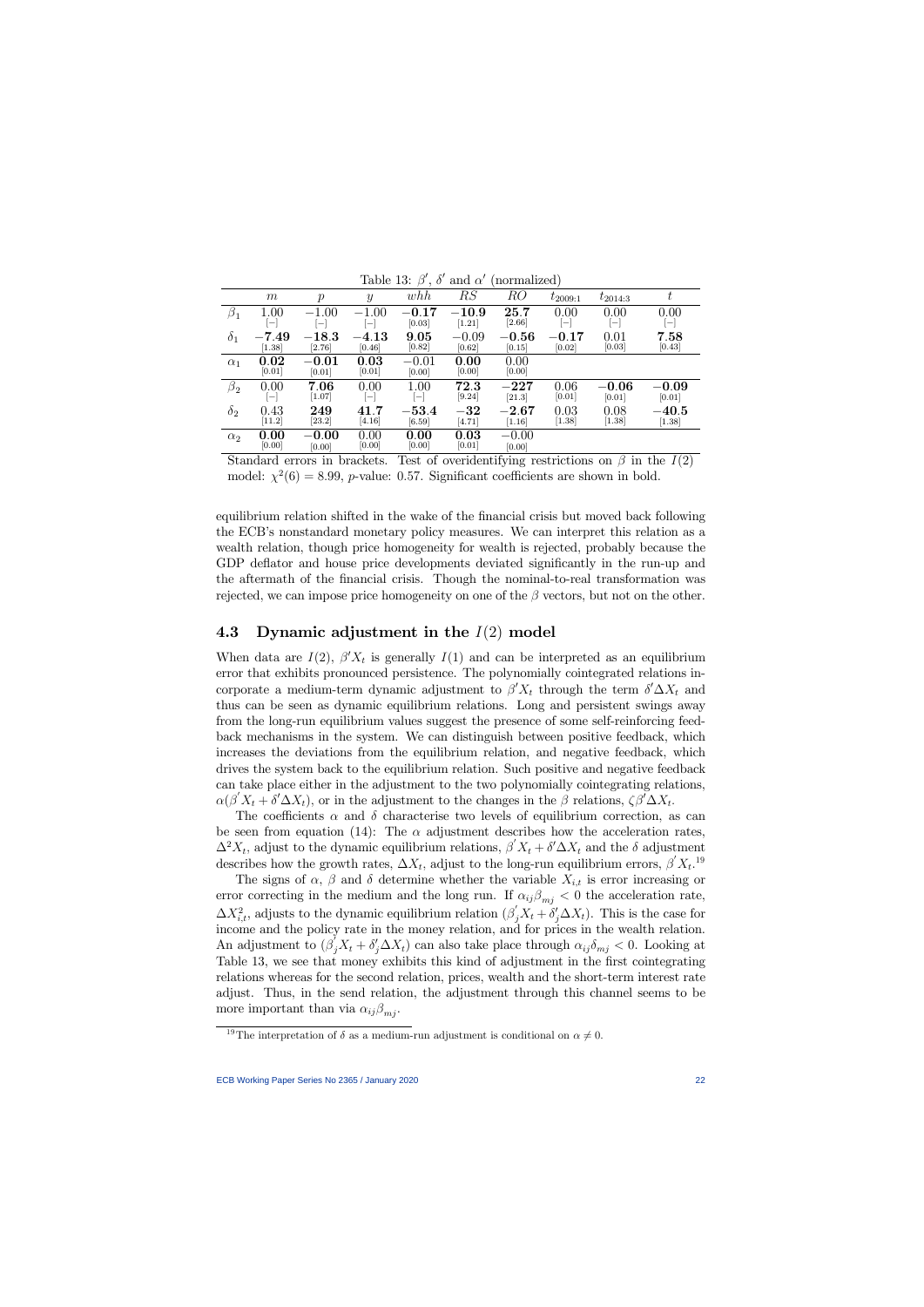

Figure 7: Multi-cointegrating relations

If  $\delta_{mj}\beta_{mj} > 0$  (given  $\alpha_{ij} \neq 0$ ) then  $\Delta X_{i,t}$ , is equilibrium error correcting to  $\beta_j'X_t$ . An adjustment to  $\beta'_j X_t$  through this channel takes place for prices and income in the money relation and for prices in the wealth relation. In general, equilibrium error-increasing behaviour by one variable,  $X_{i,t}$ , can be compensated by error-correcting behaviour by another variable,  $X_{k,t}$ , to the same equilibrium error  $\beta'_j X_t + \delta'_j \Delta X_t$ . As long as all characteristic roots are either inside or on the unit circle<sup>20</sup> the system is stable and any error-increasing behaviour is sooner or later compensated by error correcting behaviour. For example, a variable can be equilibrium error increasing in the medium run  $(\delta_{mj}\beta_{mi}$ 0) but error correcting in the long-run  $(\alpha_{ij}\beta_{mj} < 0)$ . While a variable can move away from its long-run equilibrium for extended periods of time, as long as the system is stable it will sooner or later be subject to its equilibrating forces.

Overall, a visual inspection of the two overidentified multi-cointegrating relations shown in Figure 7 indicate that they are stable throughout our sample period and show little persistence.

# 5 Conclusions

In this paper, we analysed the long-run relations between money, prices, interest rates, income and wealth in an  $I(1)$  and  $I(2)$  framework.

In the  $I(1)$  analysis, we found that the money demand relation estimated by Beyer (2009) remaind remarkably stable when the sample period is extended to 2017:3, once we allow for two breaks in the trend that account for the outbreak of the Global Financial Crisis and the introduction of the ECB's non-standard monetary policy measures that

<sup>&</sup>lt;sup>20</sup>Roots inside the unit disk imply non-explosive behaviour as they are calculated as eigenvalues of the characteristic polynomials (Juselius, 2006).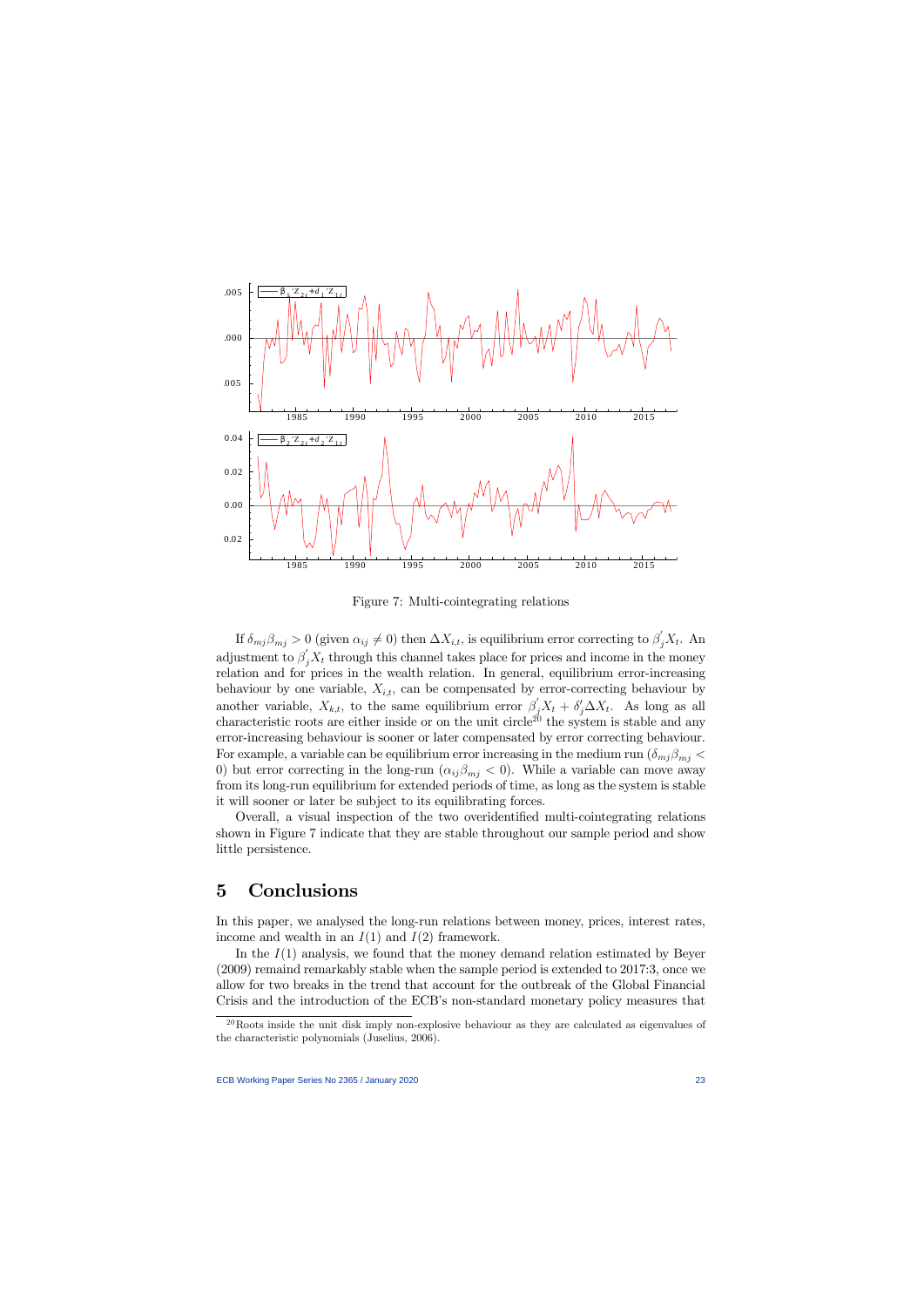helped to restore the working of the monetary transmission mechanism in the euro area (see European Central Bank 2015, 2017). We find two cointegrating relations that we interpret as a real money relation and a real wealth relation.

We then move on to expand the system into an  $I(2)$  model in order to analyse in more detail the relation between nominal and real variables as well as the dynamic adjustment in the system. While for real money the nominal-to-real transformation is not rejected, the wealth relation cannot be expressed in real terms. We identify one of the cointegrating relations as money velocity, which is related to wealth and interest rates, but also needs the differenced processes to become stationary. Regarding the dynamic adjustment of the system, we Önd that much of the adjustment is coming from the growth rates of the variables that enter the polynomially contegrating relations.

Comparing the two complementary modelling approaches, our  $I(1)$  analysis appears robust and provides empirical results that allow for meaningful economic interpretations. The  $I(2)$  analysis provides evidence for an alternative economic interpretation of the underlying shocks in the model. It helps to understand in particular data-related issues and invites a more detailed analysis of aggregation bias and a further investigating of the most suitable price deflator for housing wealth.

## References

- Beyer, Andreas 2009. A stable model for euro area money demand revisiting the role of wealth, ECB Working Paper No. 1111.
- Beyer, Andreas, Jürgen Doornik and David Hendry 2001. Constructing Historical Euro-zone Data, Economic Journal 111, 102-121.
- Beyer, Andreas and Katarina Juselius 2010. Does it matter how aggregates are measured? The case of monetary transmission mechanisms in the euro area, ECB Working Paper 1149.
- Brand, Claus, and Nuno Cassola 2004. A money demand system for euro area M3 Applied Economics 36, 817-838.
- Bruggeman, Annick, Paola Donati, and Anders Warne 2003. Is the demand for euro area M3 stable?, ECB Working Paper 255.
- Calza, Alessandro, Dieter Gerdesmeier and Joaquim Levy 2001. Euro area money demand: measuring the opportunity costs appropriately, IMF Working Paper 2001/179.
- Coenen, Günter and Juan-Luis Vega 2001. The demand for M3 in the euro area, Journal of Econometrics 16(6), 727-748.
- Doornik, Jurgen A. and Katarina Juselius 2018. Cointegration Analysis of Time Series using CATS 3 for OxMetrics<sup>TM</sup>, Timberlake Consultants Ltd, Richmond, UK.
- De Santis, Roberto, Carlo A. Favero and Barbara Roffia 2013. Euro area money demand and international portfolio allocation: a contribution to assessing risks to price stability, Journal of International Money and Finance 32, 377-404.
- Doornik, Jurgen A. and David F. Hendry 2018. Modelling Dynamic Systems: PcGive 15, Vol. II, Ox-Metrics 8, Timberlake Consultants Ltd, Richmond, UK.
- Dreger, Christian and Jürgen Wolters 2015. Unconventional monetary policy and money demand, *Journal of Macroeconomics* 46, 40-54.
- Ericsson, N., Hendry, D.F., Prestwich, K.M. 1998. The demand for broad money in the United Kingdom, 1878-1993, Scandinavian Journal of Economics 100(1), 289- 324.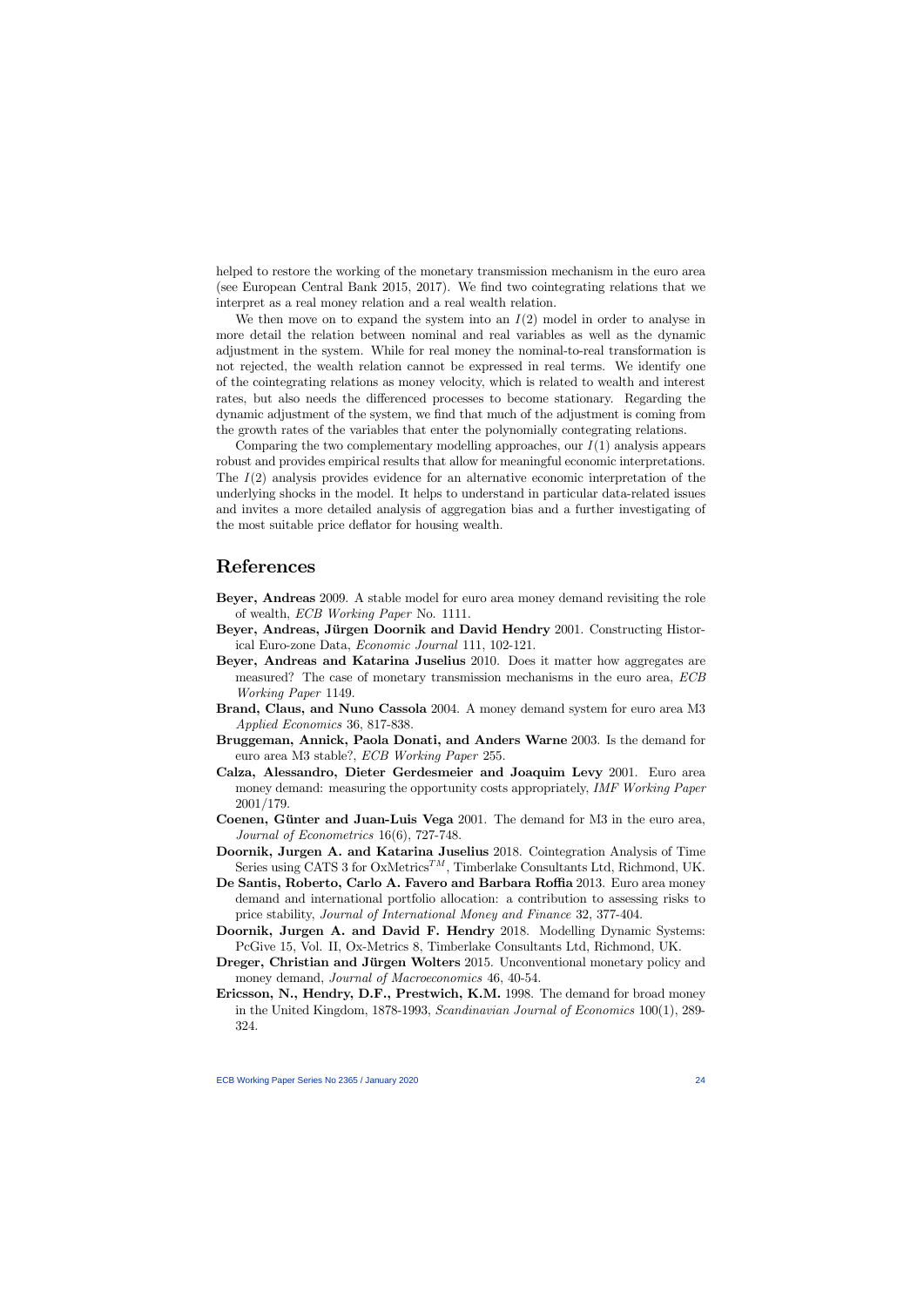- European Central Bank 2015. The transmission of the ECB's recent non-standard monetary policy measures, *Economic Bulletin* 7, 32-51.
- European Central Bank 2017. MFI lending rate pass-through in the time of nonstandard monetary policy, Economic Bulletin 1, 40-65.
- Gerdesmeier, Dieter 1996. The role of wealth in money demand, *Economic Research* Group of the Deutsche Bundesbank, Discussion paper 5/96.
- Hansen, Henrik, and Søren Johansen 1999. Some Tests for Parameter Constancy in Cointegrated VAR-models, Econometrics Journal, 2, 306–333.
- Hendry, David (1995). Dynamic Econometrics, Oxford University Press: Oxford.
- Holtemöller, Oliver (2004). A monetary vector error correction model of the Euro area and implications for monetary policy, Empirical Economics 29, 553-574.
- **Johansen, Søren** 1992a. Testing weak exogeneity and the order of integration in UK money demand data, *Journal of Policy Modelling* 14(3), 313-334.
- **Johansen, Søren** 1992b. A Representation of Vector Autoregressive Processes Integrated of Order 2, Econometric Theory 8, 188-202.
- **Johansen, Søren** 1997. Likelihood analysis of the  $I(2)$  model, Scandinavian Journal of Statistics 244: 433-462. DOI: 10.1111/1467-9469.00074
- **Johansen, Søren** 2000. A Bartlett correction factor for tests on the cointegrating relations, Econometric Theory 16, 770-778
- **Johansen, Søren** 2002. A small sample correction for the test of cointegrating rank in the vector autoregressive model, Econometrica 70, 1929-1961.
- Johansen, Søren 2006. Statistical analysis of hypotheses on the cointegration relations in the  $I(2)$  model, *Journal of Econometrics* 132, 81-115.
- Johansen Søren, Katarina Juselius, Roman Frydman, Michael D. Goldberg 2010. Testing hypotheses in an I2 model with piecewise linear trends: an analysis of the persistent long swings in the Dmk/ $\frac{2}{\pi}$  rate, *Journal of Econometrics* 158: 117-129. DOI: 10.1016/j.jeconom.2010.03.018
- **Jung, Alexander** 2016. Is euro area money demand for M3 still stable? *Quarterly* Review of Economics and Finance 60, 29-39.
- Jung, Alexander and Hector Carcel Villanova 2019. An analysis of euro area money demand with the  $I(2)$  model, *mimeo*.
- **Juselius, Katarina** 1997. Do prices move together in the long run? An  $I(2)$  analysis of six price indices, Discussion Papers 97-21, University of Copenhagen. Department of Economics, revised Sep 1999.
- **Juselius, Katarina** 2002. Monetary transmission in Italy, *Journal of Applied Econo*metrics 16(3), 341-38.
- **Juselius Katarina** 2006. The Cointegrated VAR Model, Oxford University Press: Oxford.
- Kongsted, Hans Christian 2005. Testing the nominal-to-real transformation, Journal of Econometrics 124, 205-225.
- Kongsted, Hans Christian and Heino Bohn Nielsen  $2004$ . Analysing  $I(2)$  systems by transformed vector autoregressions, Oxford Bulletin of Economics and Statistics 66(3), 379-397.
- Muscatelli, Vito A. and Franco Spinelli 2000. The long-run stability of the demand for money: Italy 1861-1996, Journal of Monetary Economics 45(3), 717-739.
- Nielsen, Heino Bohn and Anders Rahbek 2007. The likelihood ratio test for cointegration ranks in the I2 model, Econometric Theory 23: 615-637.
- Norrbin, Stefan C. and Kevin L. Reflett 1995.  $I(2)$  representations of US money demand Economics Letters 49(4), 415-423.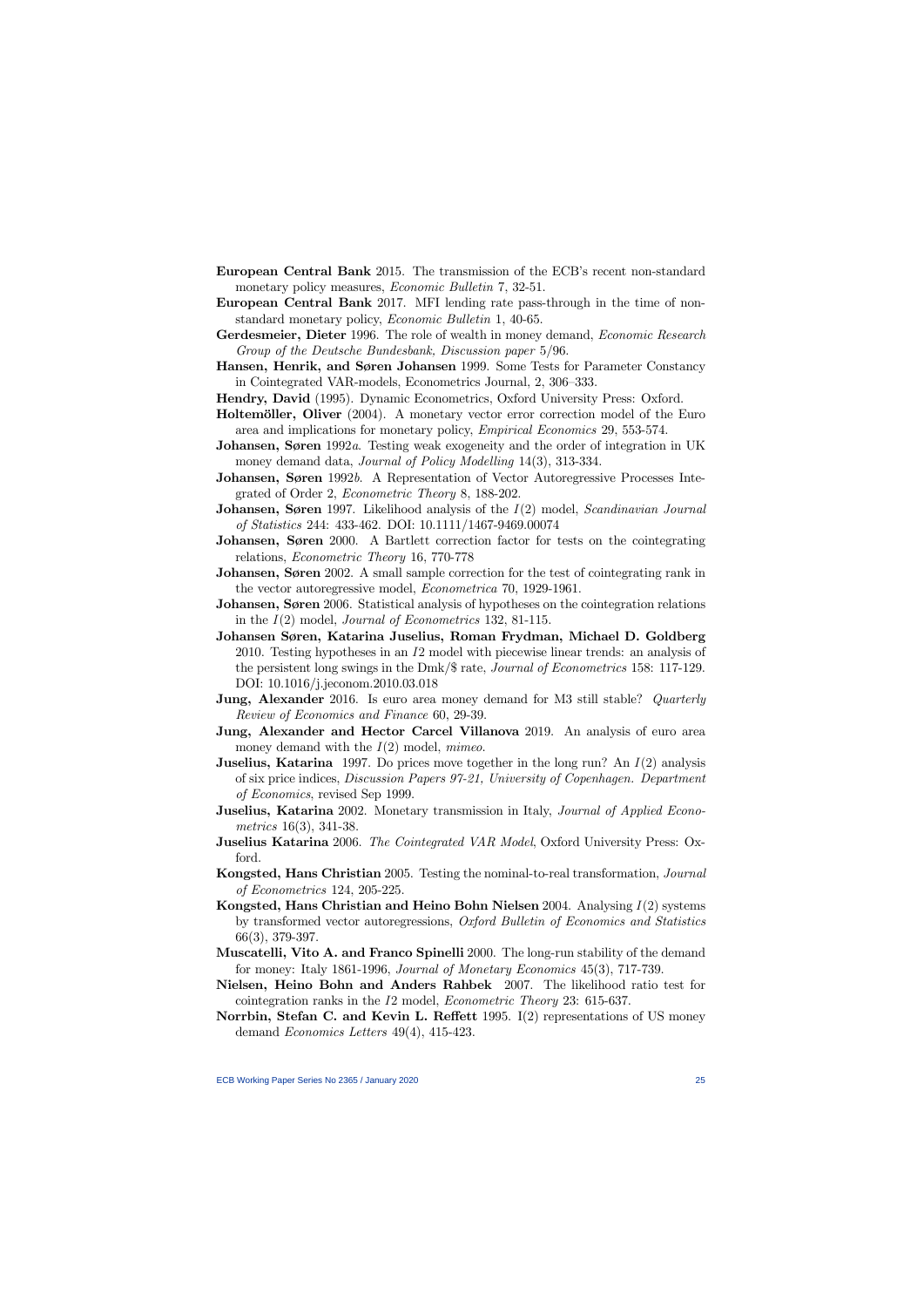- Nyblom, Jukka 1989. Testing for the constancy of parameters over time, Journal of the American Statistical Association, 55, 324 - 330.
- Rahbek, Anders, Hans Christian Kongsted, and C. Jørgensen 1999. Trend-Stationarity in the  $I(2)$  Cointegration Model, *Journal of Econometrics* 90, 265-289.
- Spanos, Aris (1986) Statistical Foundations of Econometric Modelling, Cambridge University Press: Cambridge.
- Stock, James H. and Mark W. Watson 1993. A simple estimator of cointegrating vectors in higher order integrated systems. Econometrica 61(4), 783-720.
- Warne, Anders 2009. Structural VAR, www.texlips.net/svar.